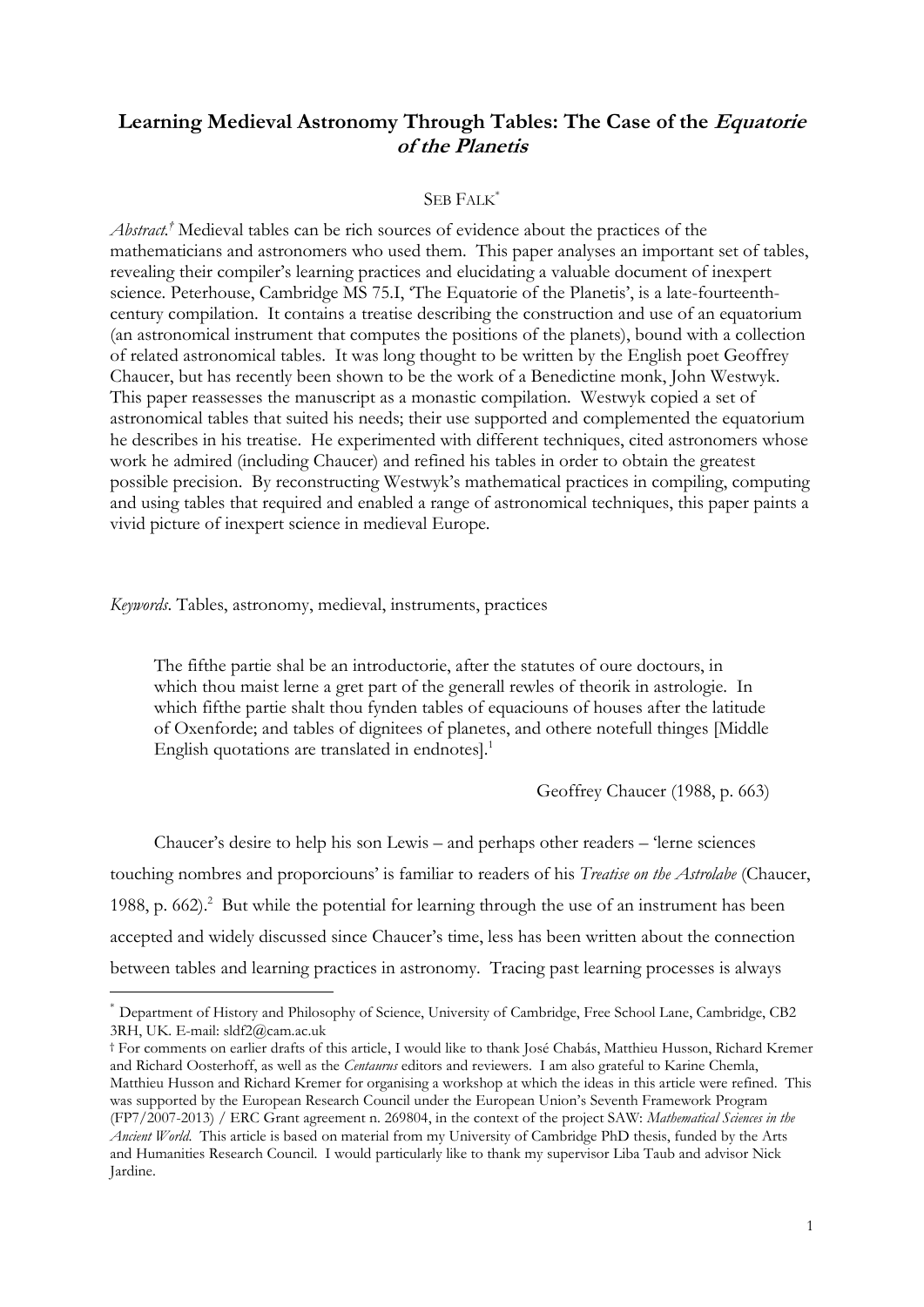difficult, particularly if we wish to focus on the reception and absorption of knowledge rather than the mechanisms and institutions through which knowledge was communicated: learning, rather than teaching (Bernard and Proust, 2014).<sup>3</sup> Moreover, although the abundance of tables in medieval scientific manuscripts is testament to their popularity, identifying the methods by which astronomers learnt to use tables, or learnt theories and techniques through tables, is especially difficult since they are rarely accompanied by didactic text; explicatory canons which do sometimes direct their users are invariably written in spare instructional prose, and there are few clues as to how, or by whom, such canons were followed.

Nevertheless, medieval tables can be rich sources of evidence about the practices of the astronomers who used them. And where those astronomers lack expertise, we can draw conclusions about the ways that they learnt and practised mathematical techniques through such use. The *Equatorie of the Planetis* (Peterhouse, Cambridge MS 75.I) is a valuable document of such unpolished astronomy. It comprises a fourteenth-century draft treatise describing the construction and use of an equatorium, an instrument that computes the positions of the planets, bound with a collection of related astronomical tables. Its first editor, Derek Price, suggested that this treatise was 'obviously intended for the amateur rather than the professional' reader (Price, 1955, p. 159). His implication, supporting his contention that the *Equatorie* represented Chaucer's completion of his *Treatise on the Astrolabe* (it incorporates much of the content Chaucer had promised for the *Astrolabe*'s third, fourth and fifth parts), was that its author was a competent astronomer writing for a less learned pupil. But Price, concerned above all to prove Chaucer's authorship of the treatise, did not consider it in its codicological context. He dismissed the tables that comprise the bulk of the manuscript as 'of comparatively slight interest since they are a simple modification of the well-known Alfonsine tables', and thought it 'only necessary to indicate their content and the manner in which they have been modified' (Price, 1955, p. 75). Similarly, John North, despite stating that 'the sheer aptness of *all* the tables in the codex for use with the equatorium cannot be too strongly emphasized', gave almost no explanation of that use (North, 1988, p. 176; his emphasis).

North surmised that the *Equatorie of the Planetis* was the work 'of a generally competent if not fully confident astronomer' (North, 1988, p. 170); that astronomer has recently been identified, on palaeographical grounds, as John Westwyk, a monk of St Albans monastery and Tynemouth priory (Rand, 2015). This paper will analyse the fascinating, varied tables, all either written or annotated by Westwyk, alongside the instrument they accompany. When one examines the tables closely and considers their use both with and without the instrument, their heterogeneity stands out, and the conclusions of Price and North quoted above begin to seem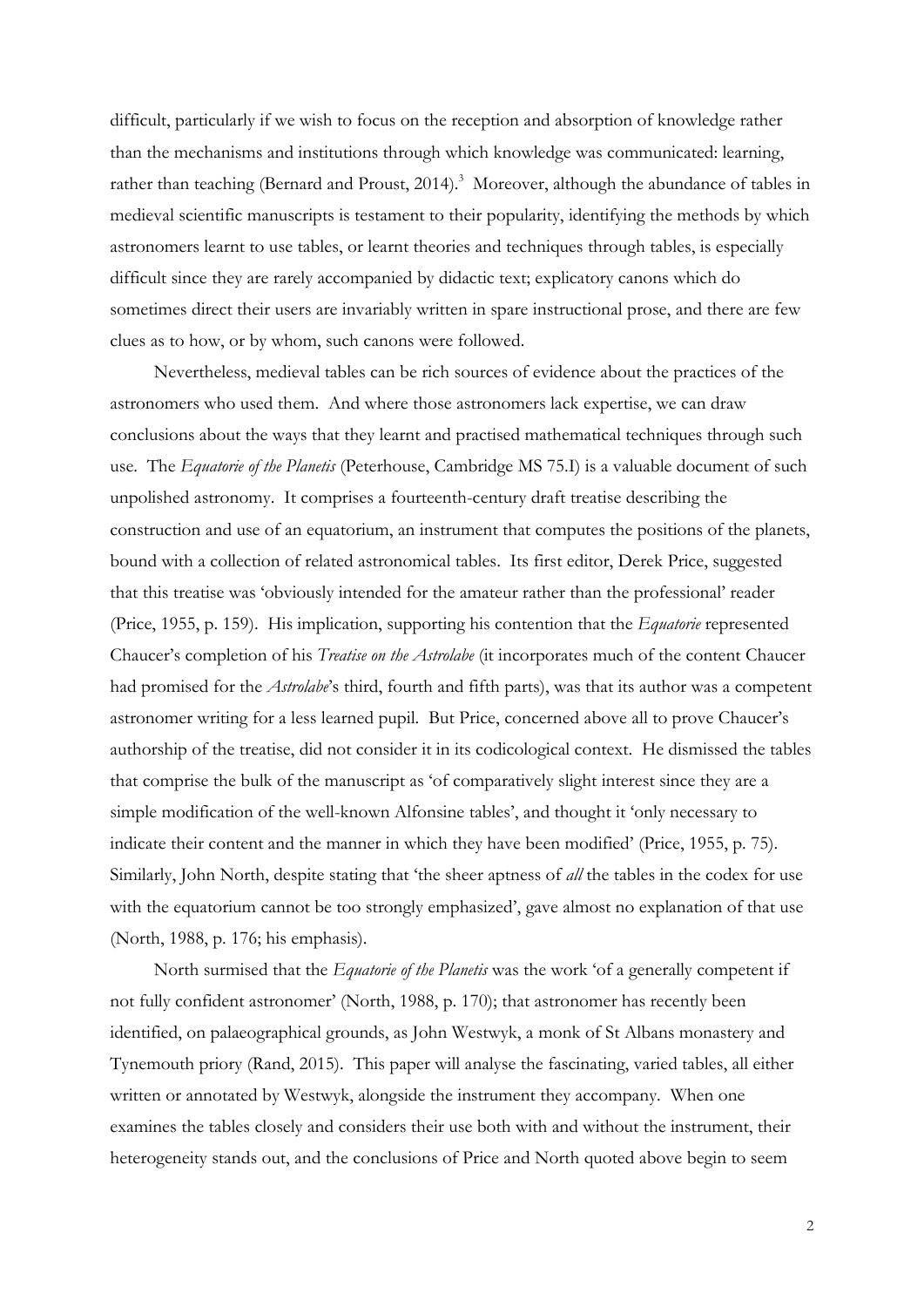rather bold.<sup>4</sup> These scholars, influenced by the seminal history of mathematical astronomy of Otto Neugebauer, rightly saw the *Equatorie* within a wide-ranging, enduring network that communicated astronomical theories and instruments across the medieval world. I take a different approach. Rather than emphasizing the continuity visible through these tables, this paper will emphasize the individuality of their production, the specific historical context of their use. It takes the manuscript's 78 folios together as a personal compilation, revealing much about its producer's priorities, learning processes, and level of expertise. At the same time, this paper has a mathematical focus, exploring what we can learn through a reconstruction of Westwyk's practices in compiling, computing and using tables that required and enabled a range of astronomical techniques. It is hoped that this combination of computational and contextual methodologies will provide new insights into these astronomical tables and instrument, as well as the man and environment that produced them.<sup>5</sup>

## **The Equatorie: instrument and tables**

John Westwyk's equatorium (Figure 1) was, he writes, 'compowned the yer of Crist 1392 complet the laste meridie of decembre' (Peterhouse, Cambridge MS 75.I, f. 71v; all folio



Fig. 1: Virtual model made according to the instructions in Peterhouse MS 75.I, by Ben Blundell and Seb Falk for the Cambridge Digital Library. See http://cudl.lib.cam.ac.uk/view/MS-PETERHOUSE-00075-00001 for further explanation and interactive model. See also Price (1955), pp. 93-118. Reproduced by permission of the Master and Fellows of Peterhouse, Cambridge.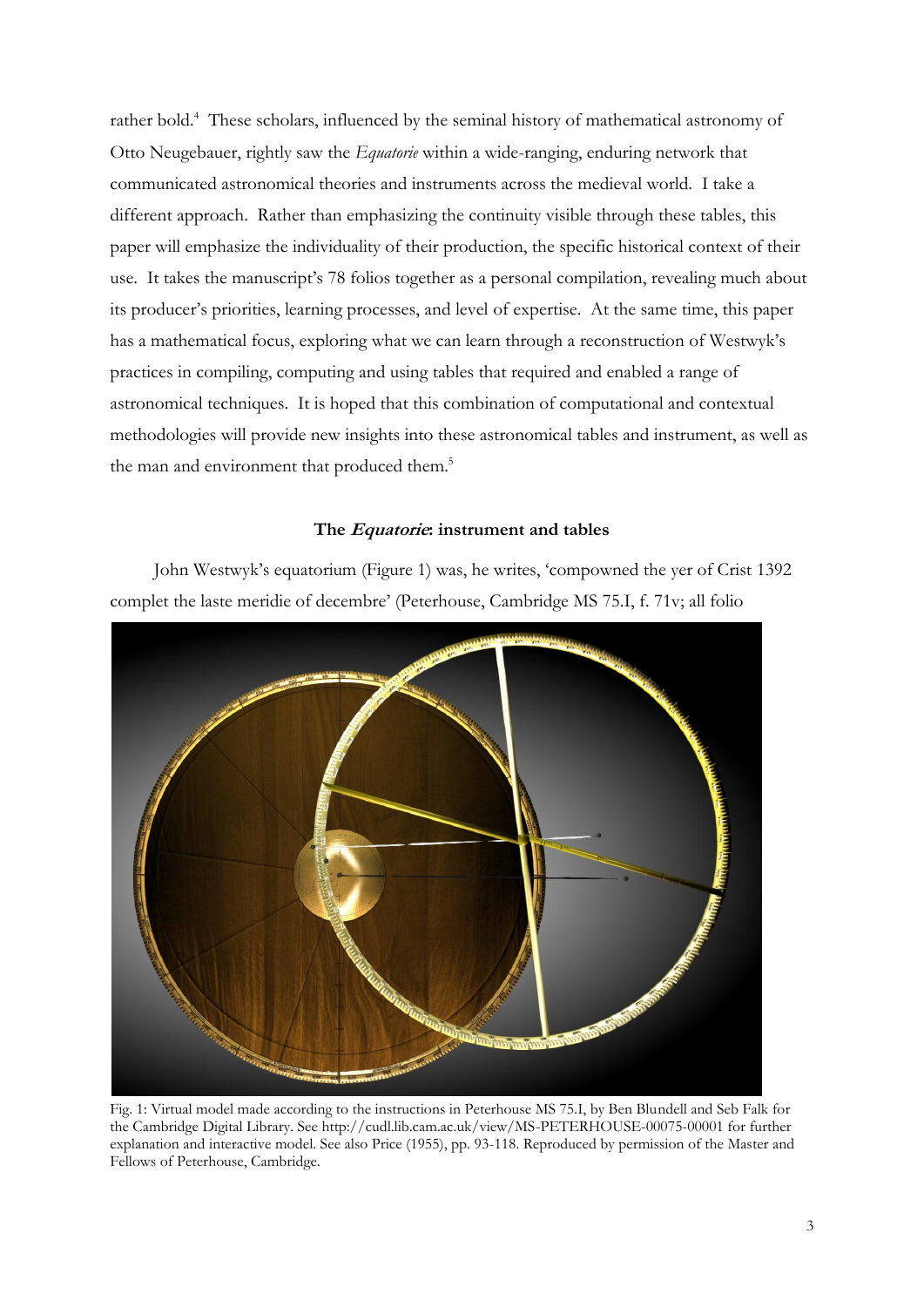references will be to this manuscript, unless stated otherwise). Like other equatoria, this instrument requires an input of mean motion data in order to compute the longitudes of the planets (including the Sun and Moon); the necessary tables of mean longitudes and mean anomalies, with radices for 1392, are found, written in Westwyk's hand, in the first folios of the manuscript.<sup>7</sup> Westwyk names Chaucer as a source for these radices and elsewhere cites the *Treatise on the Astrolabe*; the influence of Chaucer's remark that 'smallist fraccions ne wol not be shewid in so small an instrument as in subtile tables calculed for a cause' (Chaucer,  $1988, 663$ )<sup>8</sup> is apparent in Westwyk's opening statement that 'the largere þat thow makest this instrument, the largere ben thi devisiouns; the largere þat ben tho devisiouns, in hem may ben mo smale fracciouns; and evere the mo of smale fracciouns, the ner the trowthe of thy conclusiouns' (f. 71v).<sup>9</sup> From the very beginning of the treatise, then, Westwyk shows awareness that instruments and tables represented competing (and complementary) methods of computing planetary positions; these methods had to balance speed and convenience against precision.<sup>10</sup> It may also be suggested that learning different techniques was an objective in itself, separate from the ultimate outcome of finding positions. Peterhouse MS 75.I reveals how Westwyk tried two alternative techniques: the use of an equatorium with tables, and the use of tables alone. For the former, the first set of tables in Westwyk's hand (folios 1r-13v) is perfectly sufficient; of them it would be correct to say, as North rather exaggeratedly said of the whole codex, that they are entirely apt for use with the equatorium, and it seems likely that Westwyk drew them up for that purpose. They are broadly standard tables in the Parisian Alfonsine tradition, supplying daily and annual changes in position of three sets of data: the planetary apogees, mean longitudes and mean anomalies (see Table 1).<sup>11</sup> The equatorium incorporates two further sets of data – the eccentricity of each planet's deferent circle, and the relative sizes of their deferents and epicycles – so that the user is required only to extract radices and mean motions from the tables, perform some simple additions or subtractions, and lay out the instrument's brass ring and black and white threads as Westwyk explains, in order to read the true planetary longitudes on the ecliptic scale on the equatorium's limb. The 72-inch diameter Westwyk stipulates would allow planetary longitudes to be read at a precision of around 2' of arc; the whole process for each planet can be accomplished within a few minutes. It would probably have taken him somewhat longer to carry out the calculations and interpolations involved in using the tables on their own. (Those methods, using the tables on ff. 45r-61r, are discussed later in this article.)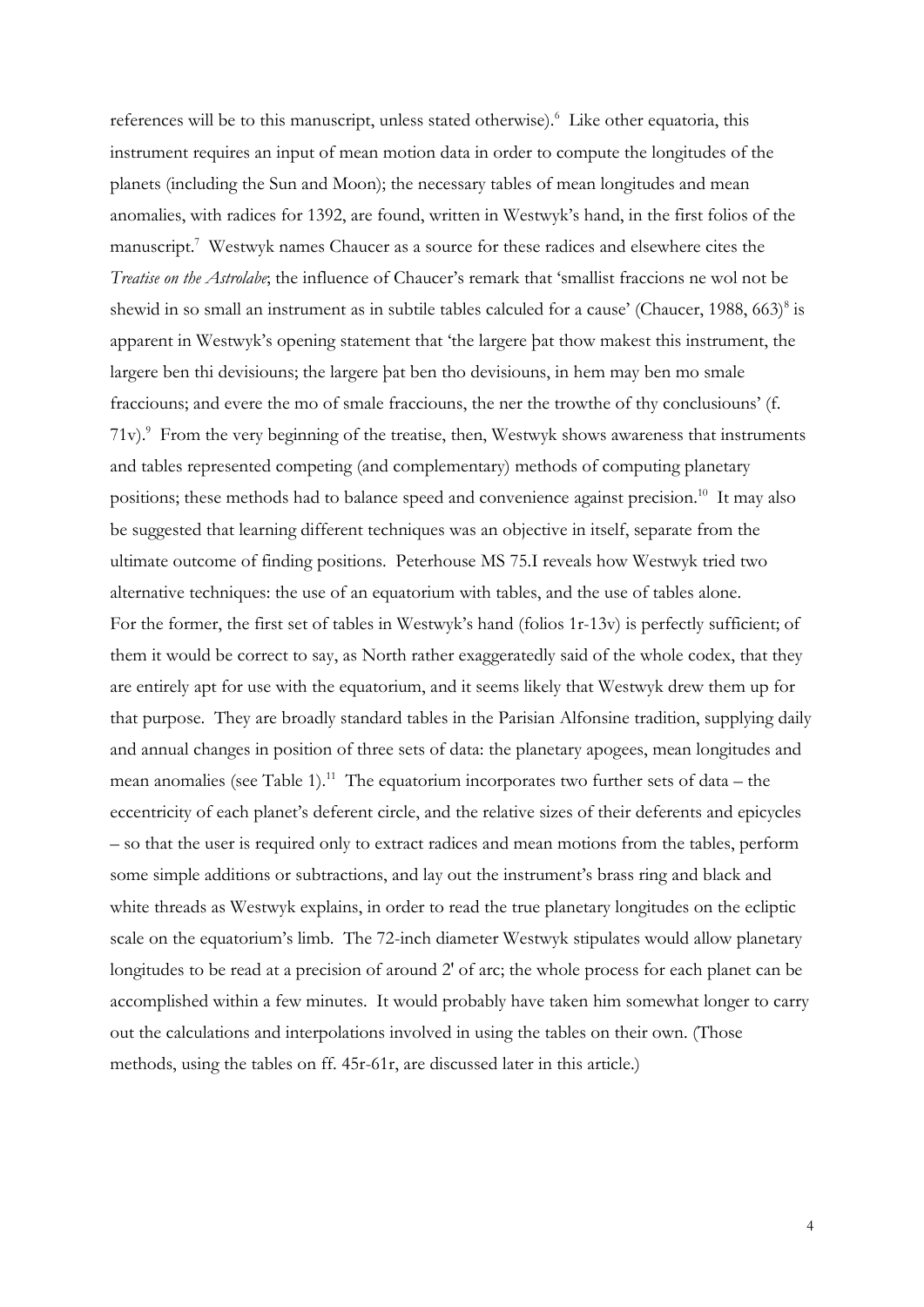Table 1: Contents of Peterhouse MS 75.I

| ff. 1r-13v in John Westwyk's hand |                                                                                                                                                                                                                                                    |  |  |  |  |  |  |
|-----------------------------------|----------------------------------------------------------------------------------------------------------------------------------------------------------------------------------------------------------------------------------------------------|--|--|--|--|--|--|
| 1r                                | Note with sexagesimal equivalent of 1392, 1393 years; table to convert years to days<br>Radices of mean longitude and mean anomaly of planets for 31 Dec 1393<br>Table of annual motion of deferent centre of Moon (radix for Incarnation, London) |  |  |  |  |  |  |
| $1v-3r$                           | Annual motion of mean longitude and mean anomaly of Moon, Caput Draconis and planets,<br>with radices for Incarnation, London                                                                                                                      |  |  |  |  |  |  |
| 3v                                | Annual values for mean motus of ascendant for latitude 51;34°; radix for 28 Feb 1393                                                                                                                                                               |  |  |  |  |  |  |
| $4r-4v$                           | Ascensions of signs for latitude 51;50°<br>Tables to convert between hours and sexagesimal fractions of day                                                                                                                                        |  |  |  |  |  |  |
| 5r                                | Radices of mean longitudes and anomalies, 31 Dec 1392 and Incarnation, London<br>Radices of mean apogees, Incarnation, London                                                                                                                      |  |  |  |  |  |  |
| $5{\rm v}$                        | 'Radix chaucer' note giving number of days in 1392 years; note with days in 1395 years<br>Multiplication table for orders of sexagesimals; table to convert between years and days                                                                 |  |  |  |  |  |  |
| 6r                                | Daily motion of mean argument of 8th sphere                                                                                                                                                                                                        |  |  |  |  |  |  |
| 6v                                | Apogees of planets for Incarnation, 1392, 1400<br>Radix for mean elongation of Moon, Incarnation, Toledo                                                                                                                                           |  |  |  |  |  |  |
| 7r                                | Annual motion of mean longitude of apogees; annual motion of mean argument of 8th sphere                                                                                                                                                           |  |  |  |  |  |  |
| $7r-13r$                          | Annual and daily motions of mean longitudes and mean anomalies of Sun, Moon, Caput<br>Draconis and planets. Radices for 13 Dec 1392, London                                                                                                        |  |  |  |  |  |  |
| 13v                               | Daily motion of apogees (linear precession)                                                                                                                                                                                                        |  |  |  |  |  |  |
|                                   | ff. 14r-62r in 'Hand S', with annotations by 'Hand A' and Westwyk <sup>12</sup>                                                                                                                                                                    |  |  |  |  |  |  |
| $14r-16v$                         | Calendar for motions of apogees; table of equation of the 8th sphere                                                                                                                                                                               |  |  |  |  |  |  |
| $16v-30r$                         | Calendars for mean longitudes and mean anomalies of Sun, Moon, Caput Draconis and<br>planets, and for motion of deferent centre of Moon                                                                                                            |  |  |  |  |  |  |
| $30v-31v$                         | Calendar for mean centre of Moon; radix for 28 Feb 1392                                                                                                                                                                                            |  |  |  |  |  |  |
| $32r-38r$                         | Tables for latitudes of Moon and planets                                                                                                                                                                                                           |  |  |  |  |  |  |
| 38v-44v                           | Tables of proportion for multiplication of sexagesimal numbers                                                                                                                                                                                     |  |  |  |  |  |  |
| $45r-61r$                         | Double-entry tables for planetary longitudes (headed 'Equatio [name of planet]')                                                                                                                                                                   |  |  |  |  |  |  |
| 61v                               | Table of ascensions of signs and houses for latitude 50;50°                                                                                                                                                                                        |  |  |  |  |  |  |
| 62r                               | Table of precession for 1349-1468, at rate of 1° in 98-99 years                                                                                                                                                                                    |  |  |  |  |  |  |
|                                   | ff. 62v-78v in John Westwyk's hand                                                                                                                                                                                                                 |  |  |  |  |  |  |
| 62v                               | Hourly values (excess degrees) for motion of Moon, 1-12 hours <sup>13</sup>                                                                                                                                                                        |  |  |  |  |  |  |
| 63v                               | Difference in length of half of longest day over equinoctial day, for latitudes 0-60°<br>Planetary longitudes and latitudes for 31 Dec 1393 (attributed to John Somer, Oxford)                                                                     |  |  |  |  |  |  |
| 64r                               | Solar declination and differences in ascensions of signs for latitudes 0-60°<br>Radices (including mean centre), 28 Feb 1394, London                                                                                                               |  |  |  |  |  |  |
| 64v                               | Horoscope with accompanying Latin text (Kennedy, 1959)                                                                                                                                                                                             |  |  |  |  |  |  |
| $65r-70v$                         | Ascensions of signs for latitude of Oxford, 51;50° (John Walter's tables) (North, 1988, p. 191)                                                                                                                                                    |  |  |  |  |  |  |
| 71r                               | Incomplete star table, with altitudes at Oxford (partial) and London                                                                                                                                                                               |  |  |  |  |  |  |
| $71v - 78v$                       | Canon to the equatorie of the planetis                                                                                                                                                                                                             |  |  |  |  |  |  |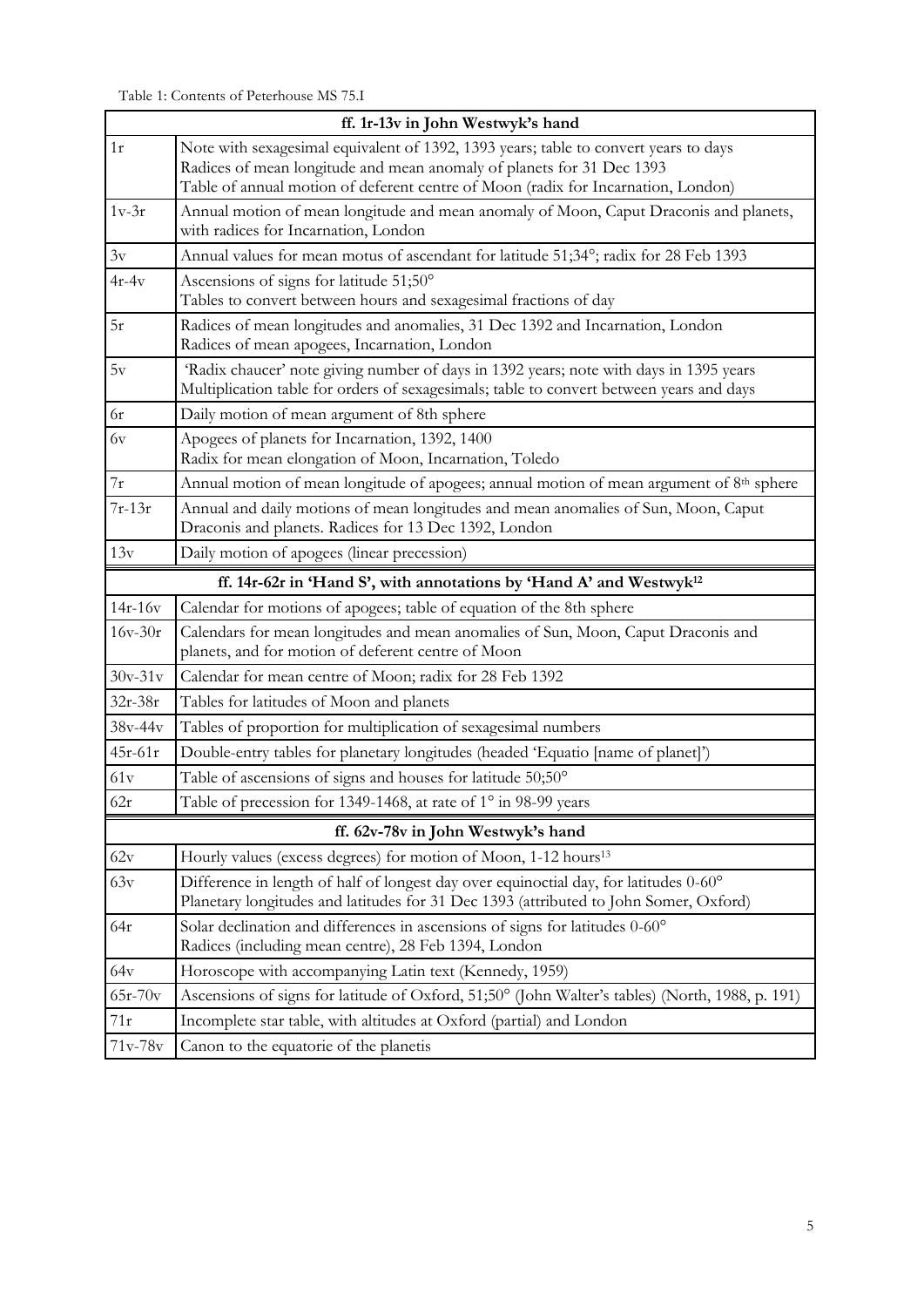

Fig. 2: Steps (numbered) in the use of the Peterhouse equatorium to find the true ecliptic longitude (λ) of a superior planet.

### **Calculation and copying; precision and accuracy**

Before the mean longitude and mean anomaly of a planet were laid out to find its true longitude (as shown in Figure 2), the equatorium could be calibrated so that the lines marking the planetary apogees, on which lay the deferent centre and equant, were up to date. This task was not particularly important for a user soon after the equatorium's production, and it did not have to be done every time it was used, but it is clear that John Westwyk attached some importance to it. The parts of the tables and treatise pertaining to this task shed important light on Westwyk's methods and priorities in composing and compiling his manuscript.

The Alfonsine apogees were thought to move in two ways: a linear precession, increasing in longitude by one revolution every 49,000 years, also known as the mean motus of apogees and fixed stars; and accession and recession of the eighth sphere, an oscillating motion of up to 9° in each direction, with the period of oscillation being 7000 years (Dobrzycki, 1965). The relevant tables are on ff. 5r-7r and 13v. Radices are given for *auges medie* (the apogees incorporating only linear precession) and *auges vere* (apogees fully corrected to include accession and recession of the eighth sphere). To find the apogee for the desired date, the radices were to be corrected first by the addition of the linear component. This was provided in tables of annual and daily motion (on ff. 7r and 13v); the former was laid out with 1-3 years of 365 days, followed by 4, 8, 12... 56 years of 365.25 days, and then 1-3 years of 365.25 days; the latter as 1-59 days. The linear movement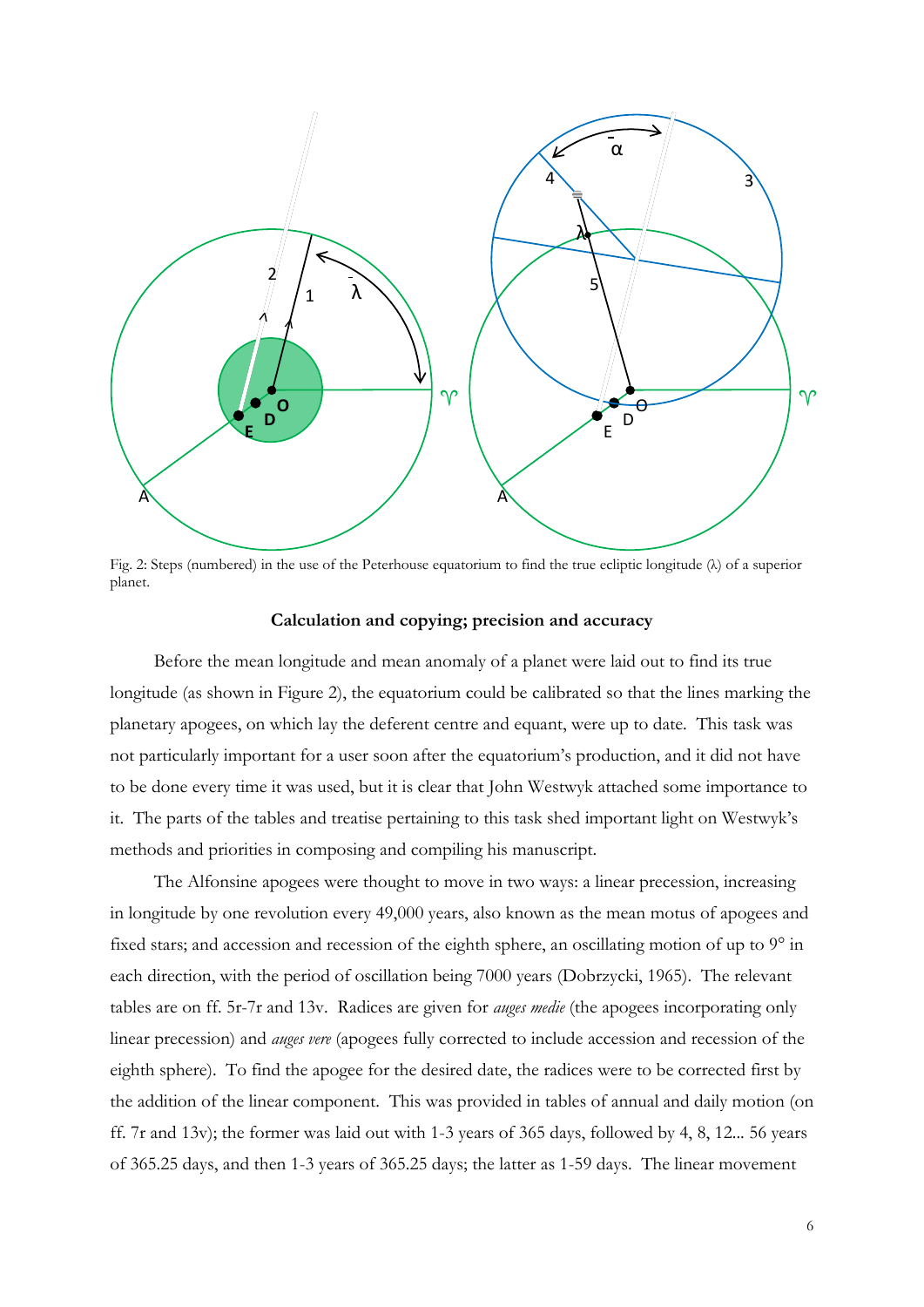of the apogee since the date of the radix could be added to the radix value to give the 'mean apogee'.

Calculating the 'true apogee' was slightly more complicated, as none of the tables in Westwyk's hand gives the oscillating component directly. Instead, he wrote out daily and annual tables of what is called *argumentum medium vel accessus et recessus 8<sup>e</sup> spere* (ff. 6r, 7r).<sup>14</sup> These tables, which are laid out in the same way as those just mentioned, give daily and annual fractions of a complete revolution in 7000 years. The values are therefore 7 times those in the tables of linear precession. To convert these fractions of a complete revolution into the correct fractions of a complete oscillation of  $\pm 9^{\circ}$ , Westwyk initially intended to use his equatorium. He instructs his reader to divide 'the line þat goth fro centre aryn to the hed of capricone which lyne is cleped in the tretis of the astrelabie the midnyht line' into 9: 'thise last seid 9 divisiouns in the midnyht lyne shollen serven for equacioun of the 8e spere' (f. 72v).<sup>15</sup> However, he does not explain the technique for using these divisions to compute the equation of the eighth sphere from the mean argument of the eighth sphere.

Why might he have left the treatise unfinished in this way? Beyond lack of opportunity or lack of knowledge, there are several reasons why Westwyk may have chosen not to explain this technique in full. First, although it is important for the long-term maintenance of the equatorium's capabilities, the effects of precession would only be noticed after some years; the explanation of this function was thus hardly likely to be a priority.<sup>16</sup> Secondly, the technique would have been analogous to that of computing the latitude of the Moon on the radius opposite the midnight line, which Westwyk explained at great length; he may have felt it unnecessary to explain a similar principle again, presuming that a reader could infer the analogy.<sup>17</sup> It should be noted that the function of accession and recession of the eighth sphere was not as simple as that for the latitude of the Moon, so a third (somewhat remote) possibility is that Westwyk realized that the same technique would not work so well for the latter function, and abandoned his attempt to use the equatorium in this way. However, a more likely explanation is that he found a simpler source of the necessary data. The large set of tables that are not in Westwyk's hand (ff. 14r-62r) contain a table of the equation of the eighth sphere (f. 16), as well as a smaller table containing additions to be made to the apogees for each year for 1349-1468 (f. 62r). The latter, which is computed using the two-component Alfonsine precession, functions as a ready-reckoner to allow the true apogee to be easily obtained. These 'Hand S' tables had been annotated by another hand ('Hand A') before Westwyk began to use them;<sup>18</sup> but Westwyk's annotations, and the repetition of some material, suggest that he at least began making his own set before using them (North, 1988, p. 176). The fact that he instructed his readers to mark the tool for the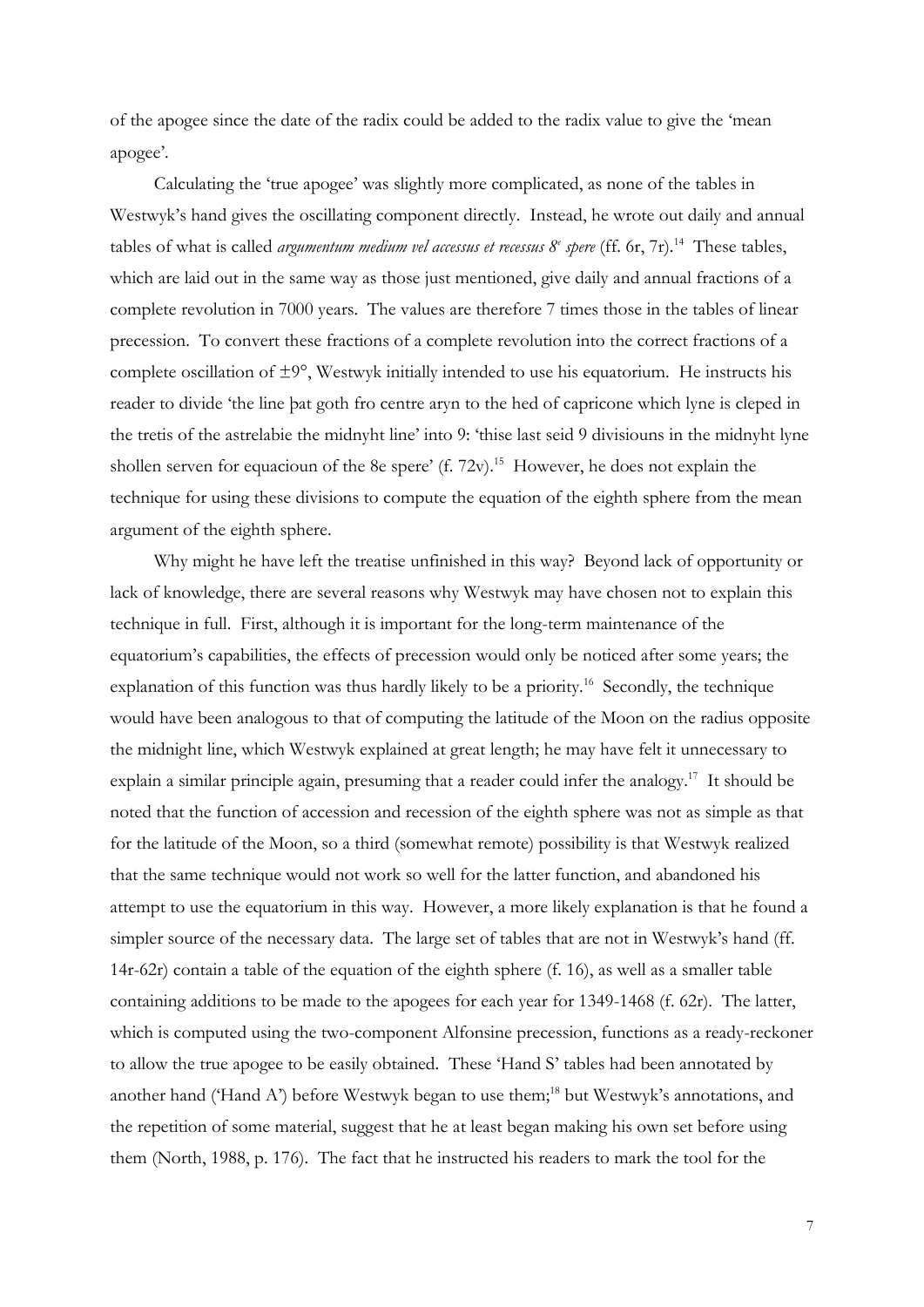equation of the eighth sphere on the face of the equatorium, but did not explain how to use it, suggests that he may have obtained the larger set of tables before he completed the treatise, and realized that they obviated the need for that tool. Nevertheless, a reader who could work out its use (with or without reference to the explanation of lunar latitude), could still use it; Westwyk may have been presenting his reader the same choice of techniques that he enjoyed.

The tables of linear precession that appear in both Westwyk's own set of tables and those in 'Hand S' raise some important questions. In the first place, it may reasonably be wondered what the purpose was of tabulating daily values for an astronomical variable that changed by less than half a minute of arc in a whole year, an amount that could not be read on an equatorium even if it were constructed at the scale Westwyk recommends. More striking still is the fact that those daily values – and indeed many others in the codex – are given to a precision of sexagesimal ninths. The 37 that appears in the column of ninths for one day's motion of the apogees (f. 13v) is equal to one 98,000,000,000,000,000th part of a complete circle; an equatorium capable of displaying such precision would have to be around nine trillion times the size specified in Westwyk's description. Such precision clearly does not reflect observational accuracy, but arising from calculations carried out by standard methods in accordance with Ptolemaic theory, it was difficult to discard. And the same principle gives us the reason for the table of days: smaller divisions of the basic unit of one revolution in 7000 years simply seemed more precise.

This greater precision is a paradoxical indicator of an amateur compilation: perhaps partially motivated by the satisfaction of correct – albeit observationally meaningless – calculation, but lacking the sophistication necessary for purposeful rounding.<sup>19</sup> For historians, on the other hand, it is highly valuable, as it may indicate how the tables were adapted from earlier, more rounded versions, and the order in which they were produced. We can see this in the example of annual and daily motions of the mean motus of apogees. In Westwyk's table on f. 7r we find the motion in one year as  $0;0,26,26,56,20,0,0,1,44,15$ °. It can immediately be seen, in the middle row of Figure 3, that the final 15 was added after the rest of the table was written. The two columns of zeroes in the middle of the figure also attract attention, suggesting that the

Fig. 3: Last five rows of table of annual motion of mean motus of apogees. Peterhouse, Cambridge MS 75.I, f. 7r. Reproduced by permission of the Master and Fellows of Peterhouse, Cambridge.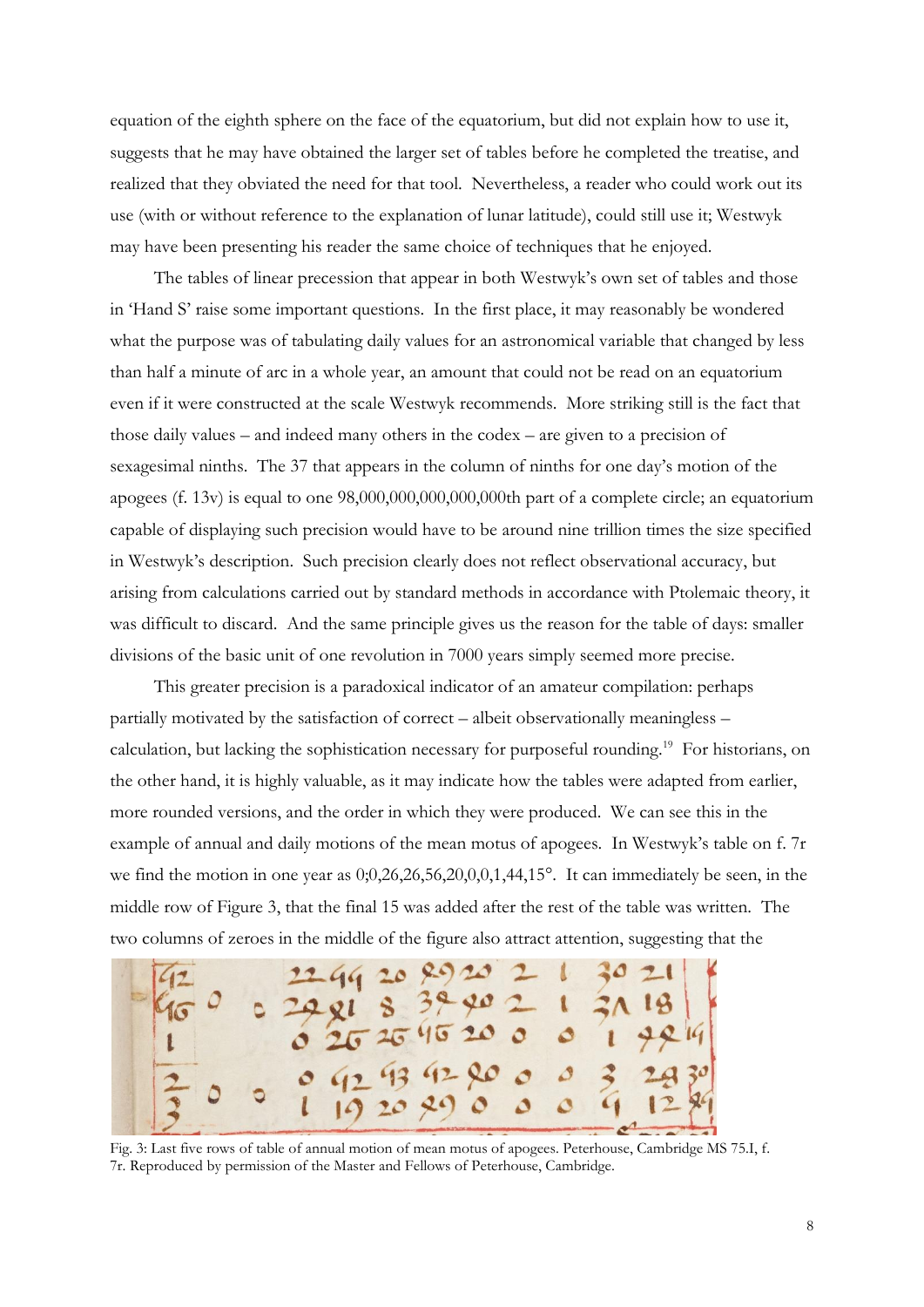number was rounded at an intermediate stage. A full revolution divided by 49,000 years is approximately 0;0,26,26,56,19,35,30°; it is clear that this was at first rounded to 0;0,26,26,56,20°. We may identify the source of the extra 1,44 by comparing the values in Westwyk's table of daily motions (f. 13v). The value for one day found there  $(0,0,0,4,20,41,17,12,26,37^{\circ})$  is exactly equal to 0;0,26,26,56,20 $\degree$  ÷ 365.25 (or 6,5;15, as it would have been rendered), to the precision of sexagesimal ninths that seems to have been preferred by the creator of these tables. If that daily figure is multiplied by 365.25, again using nine sexagesimal places, we obtain 0;0,26,26,56,20,0,0,1,44°, which was the figure Westwyk first wrote. It seems most likely, then, that the table of annual linear precession was produced from a table of daily motions, which itself had been based on a rounded value for the annual motion. That may not have been done by Westwyk (though I know of no other extant tables, from which he could have copied, with as many sexagesimal places as his). But the last step is clearly Westwyk's own. He apparently noticed – perhaps as he was rubricating the table – that the figure for 4 years  $(0,1,45,47,45,20,0,0,6,57^{\circ})$  does not match the figure for a single year: the figure ending in 44, multiplied by 4, could not result in a number ending in 57. It was a simple exercise for Westwyk to split the difference, squeezing an extra column into the final three rows of the table and writing 15, 30 and 45. He thus made the table appear internally consistent – and gave it a precision of sexagesimal tenths.

Examination of such precise tables can also reveal how carefully they were computed. Here a useful source are the radices of planetary mean longitudes and mean anomalies for *era Christi* (noon, 31 December preceding AD 1), whose values were consistent across manuscripts based on the Parisian Alfonsine Tables (Chabás and Goldstein, 2012, pp. 59-61). These were generally given for the meridian of Toledo, but in the tables Westwyk wrote out for use with his equatorium, they are recomputed for the meridian of London. This was achieved by subtracting 8;26° of longitude (0;33,44h of time), which was thought to be the difference in longitude between London and Toledo (Price, 1955, pp. 80-82). In Table 2 Westwyk's radices for *era*  Christi are shown alongside Toledo values at the same epoch.<sup>20</sup> They should differ by an amount corresponding to the correction for longitude, but this is not always the case: there are small scribal errors in six of the ten radices for the era of Christ.

The quantity of these errors is not unusual for a table of this kind; any theory as to their origin must be speculative. The most likely cause is wavering concentration during the copying of so many seemingly random digits. In some cases, such as the confusion of 12 for 13 in the mean longitude of Caput Draconis, it may be suggested that the source text was misread by the copyist. In a few others, it is just possible that errors arose when the calculation was first carried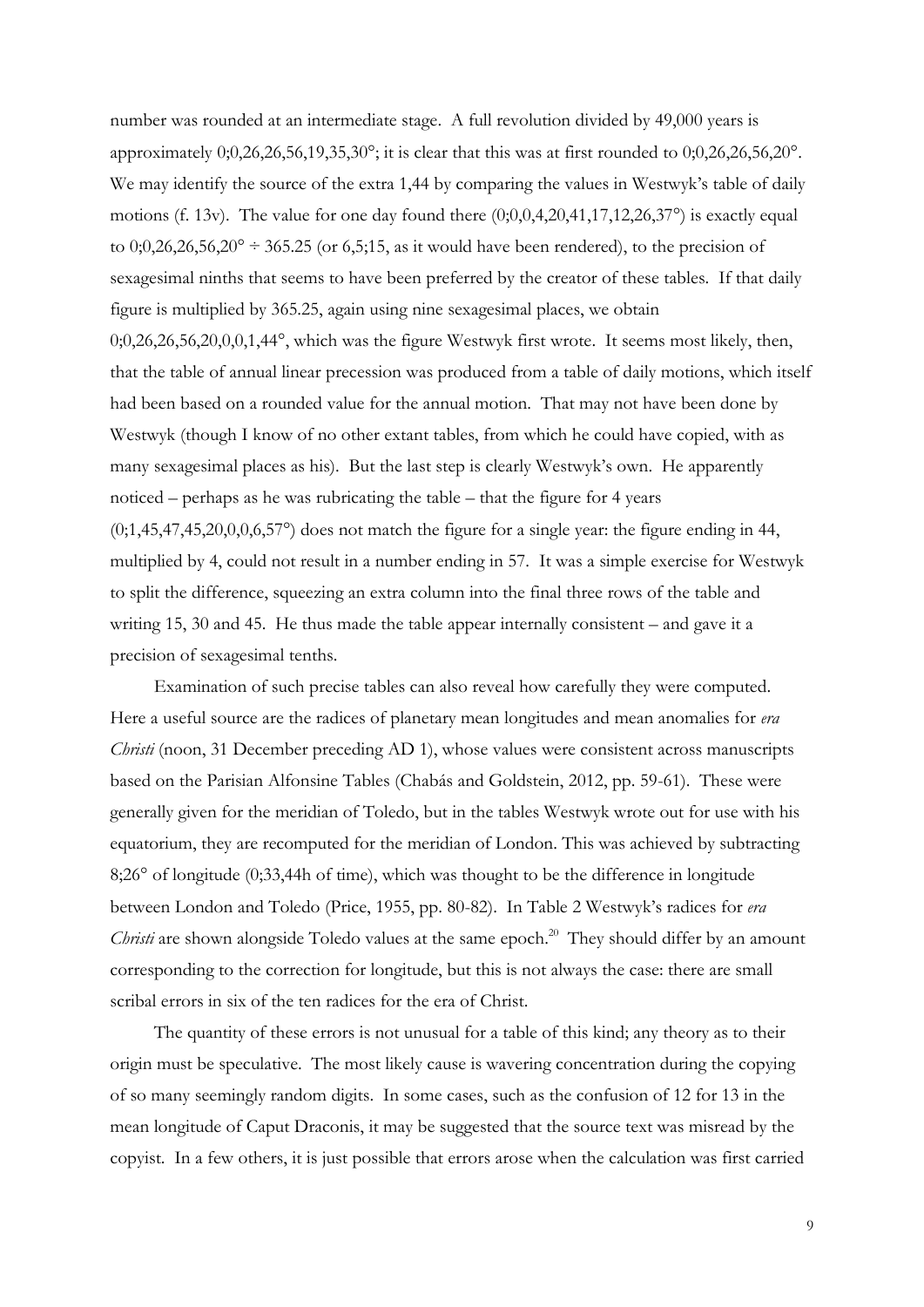Table 2: Radices of mean longitude and mean argument 'ad eram Christi', adapted from Toledo values (f. 5r)

|                                              | Toledo values<br>(°) | Westwyk's radix (f.5r)                   | Value recomputed for<br>meridian of $8;26^{\circ}$ ( $^{\circ}$ ) |
|----------------------------------------------|----------------------|------------------------------------------|-------------------------------------------------------------------|
| Argument of the 8 <sup>th</sup> sphere       | 5,59;12;34           | 5,59;12,33,59,17,15,7,7,40               | (as left)                                                         |
| Mean longitude of the Sun,<br>Venus, Mercury | 4, 38; 21, 0, 30, 28 | 4, 38, 19, 37, 23, 6, 45, 12, 37, 4, 39  | 4, 38, 19, 37, 23, 5, 45, 12, 38, 4, 39                           |
| Mean longitude of the Moon                   | 2,2;46,50,16,40      | 2,2,28,19,4,8,34,9,25,53,28              | 2,2,28,19,4,6,34,19,25,53,28                                      |
| Mean anomaly of the Moon                     | 3, 19; 0, 14, 31, 17 | 3, 18; 41, 52, 42, 26, 30, 20, 23, 4, 24 | (as left)                                                         |
| Mean longitude of Caput Draconis             | 1,31;55,52,41        | 1,31,55,48,12,3,5,8,50,13,37             | 1,31;55,48,13,3,5,8,50,13,37                                      |
| Mean longitude of Saturn                     | 1, 14; 5, 20, 12     | 1, 14; 5, 17, 22, 30, 23, 29, 37, 9      | (as left)                                                         |
| Mean longitude of Jupiter                    | 3,0;37,20,44         | 3,0;37,13,43,22,36,52,36,10,3,20         | (as left)                                                         |
| Mean longitude of Mars                       | 0,41;25,29,43        | 0,41;24,45,31,12,48,59,38,20             | 0,41;24,45,31,12,58,59,38,20                                      |
| Mean anomaly of Venus                        | 2,9,22,2,36          | 2,9;21,10,56,45,49,16,40,45,40           | 2,9;21,10,36,25,49,16,40,45,40                                    |
| Mean anomaly of Mercury                      | 0,45;23,58,0         | 0,45;19,32,0,5,9,40,33,34,40             | 0,45;19,36,0,5,9,40,33,34,40                                      |

out, and its results transcribed from an abacus or set of counting stones. It would have been easy, for example, to miscount 7 for 8, as in the mean longitude of the Sun, Venus and Mercury. Whatever the cause of the errors, they need not have been made by John Westwyk: the fact that he is known to have been a careful copyist may make us suppose that he was copying an already faulty pre-existing table.<sup>21</sup>

On the other hand, another table adjusted for the longitude of London reveals how easily copying errors could slip in, even for a copyist as diligent as Westwyk. Figure 4 shows a small table of the radices of the mean apogees of the planets. Because the apogees moved at the same rate owing to precession, each radix was adjusted by the same amount: 8;26°/360° multiplied by the daily motion of 0;0,04,20,41,17,12,26,37°, which is given in a table on the same folio. Because they were adjusted to a greater level of precision than the original Toledo radices, the final seven columns in the table are the same for each planet. Yet in the penultimate column the final two rows show 4 instead of 8, which must have arisen from a lapse in concentration when copying. (An identical table on f. 5v repeats this error.) Such a copying error does not prove that the re-computation was not the work of John Westwyk: he could have miscopied from his own earlier calculations. But it does reveal how easily mistakes could be made. The fact that such a

|                            |  |  |  |       |            |    |  |                     |                 | 899 |               |
|----------------------------|--|--|--|-------|------------|----|--|---------------------|-----------------|-----|---------------|
|                            |  |  |  |       |            |    |  |                     |                 |     | $a_{l}$       |
|                            |  |  |  |       |            |    |  |                     |                 |     |               |
| $c111111t-2$               |  |  |  | 33300 | $\sqrt{2}$ |    |  | $43$ $43$ $34$ $18$ |                 | 8   | a             |
| $0$ ajo $1$ $99$ $12$ $13$ |  |  |  |       |            |    |  | 43 43 34 18         |                 | 8   | $\alpha$      |
| Sol ve-1 11 24 22 3        |  |  |  |       |            | 43 |  | 43 34               | 18              |     | $\mathcal{U}$ |
| $\frac{3}{4}$ 10 39 33 3   |  |  |  |       |            |    |  |                     | 93 93 34 18 2 9 |     |               |
|                            |  |  |  |       |            |    |  |                     |                 |     |               |

Fig. 4: Table of mean apogees 'ad tempus Christi', adapted from Toledo values. Peterhouse, Cambridge MS 75.I, f. 13v. Reproduced by permission of the Master and Fellows of Peterhouse, Cambridge.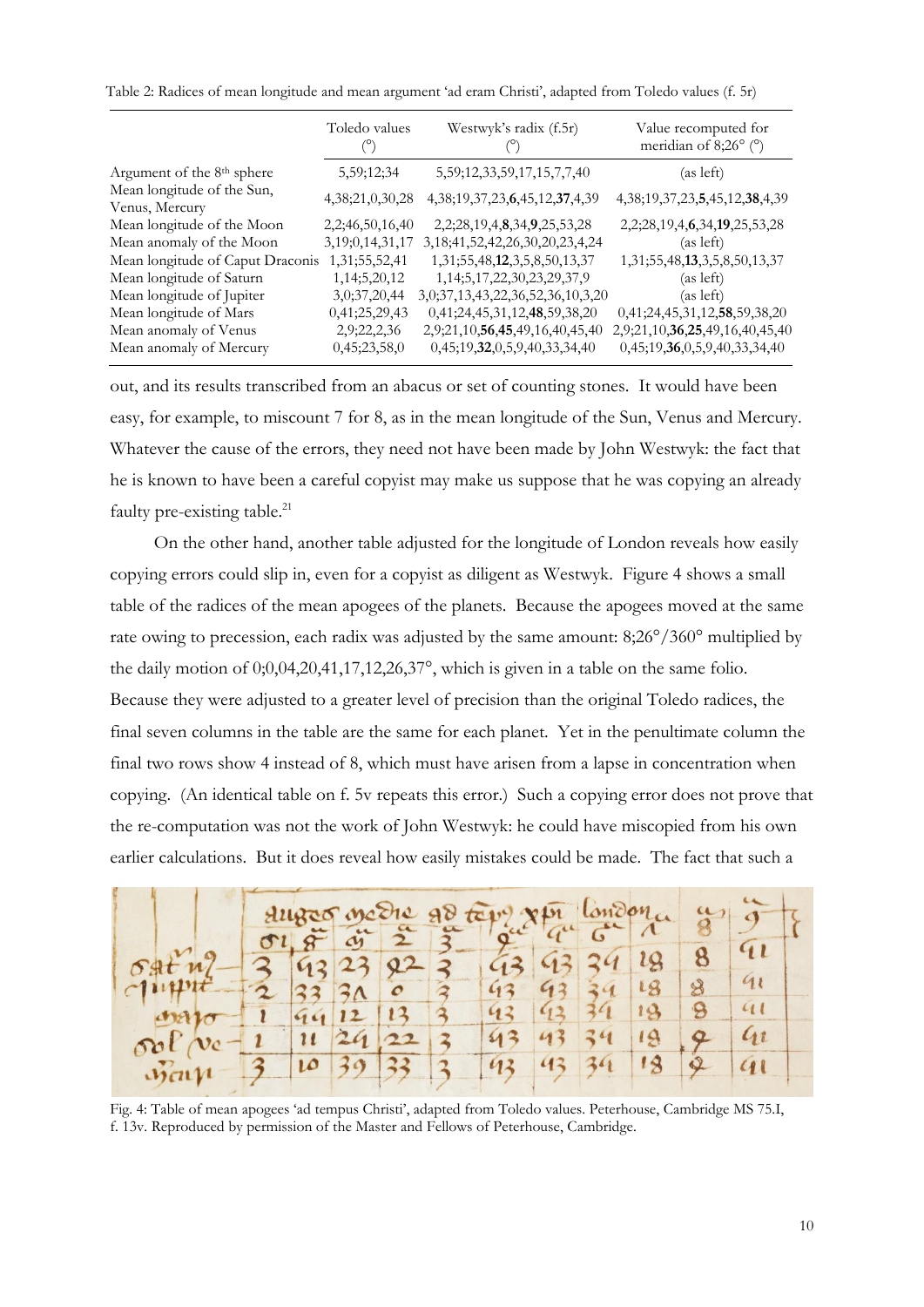noticeable error was not corrected may suggest that Westwyk made little further use of this table, or that he did not care about the later sexagesimal places when using it.

### **Experimentation for learning**

Westwyk did not always challenge himself to perform calculations; after all, his equatorium was designed to minimise the need for such tasks. What he did do was try out a range of instrumental and computational techniques for obtaining astronomical answers at different levels of precision. We have already seen that the set of tables he collected for his manuscript included not only precise tables of the linear and oscillating components of precession, but also a table in degrees and minutes, which functioned as a ready-reckoner to adjust the apogees. Westwyk clearly used both. Above the ready-reckoner, we find a signe-de-renvoi (the geomantic figure for Fortuna Major); the same sign appears eighteen folios earlier (45r), together with a note in Westwyk's hand instructing the reader to use the ready table of additions. (As Figure 5 shows, the reference to the eighteenth folio following has been emended in a different hand, suggesting that the tables may not have been in their current order when Westwyk wrote the canon.)

veya loca. G. jete Dop inempe. accepe ayou m capute. 2 coup in simplyo late t on plo/a orgin of Pyretu i agre latore / accept in Simplyo 18 le payte ayoumeti ou oppoziz portea asse sup l'ocaretrogias Decunoy Fotio ocquent?5 rano tat  $\bullet$ 

Fig. 5: Part of canon, with signe-de-renvoi and corrected folio reference. Peterhouse, Cambridge MS 75.I, f. 45r. Reproduced by permission of the Master and Fellows of Peterhouse, Cambridge.

Westwyk's canon describes the adjustment of the apogees as the final stage in a computation of planetary positions that was a complete alternative to the use of his equatorium. Instead, this technique used the tables on ff. 45r-61r, written in 'Hand S'. Entitled 'Equatio [name of planet]', they are double-argument tables at intervals of 6°, allowing the user to find the true longitude directly from the mean centre (down the left hand side of the table) and the mean anomaly (along the top). The longitude is given in degrees and minutes, with the names of the signs written down the right hand side and demarcated by lines across the table; annotations underneath indicate phases of direct and retrograde motion, stations and conjunctions. The tables are the '1348' tables associated with Oxford (North, 1977, pp. 279-284; North, 1988, p. 188); the only significant difference is that the Oxford tables, following John of Lignières, were given with signs of 30°, whereas Westwyk's tables use signs of 60° for the mean centre and mean anomaly.<sup>22</sup>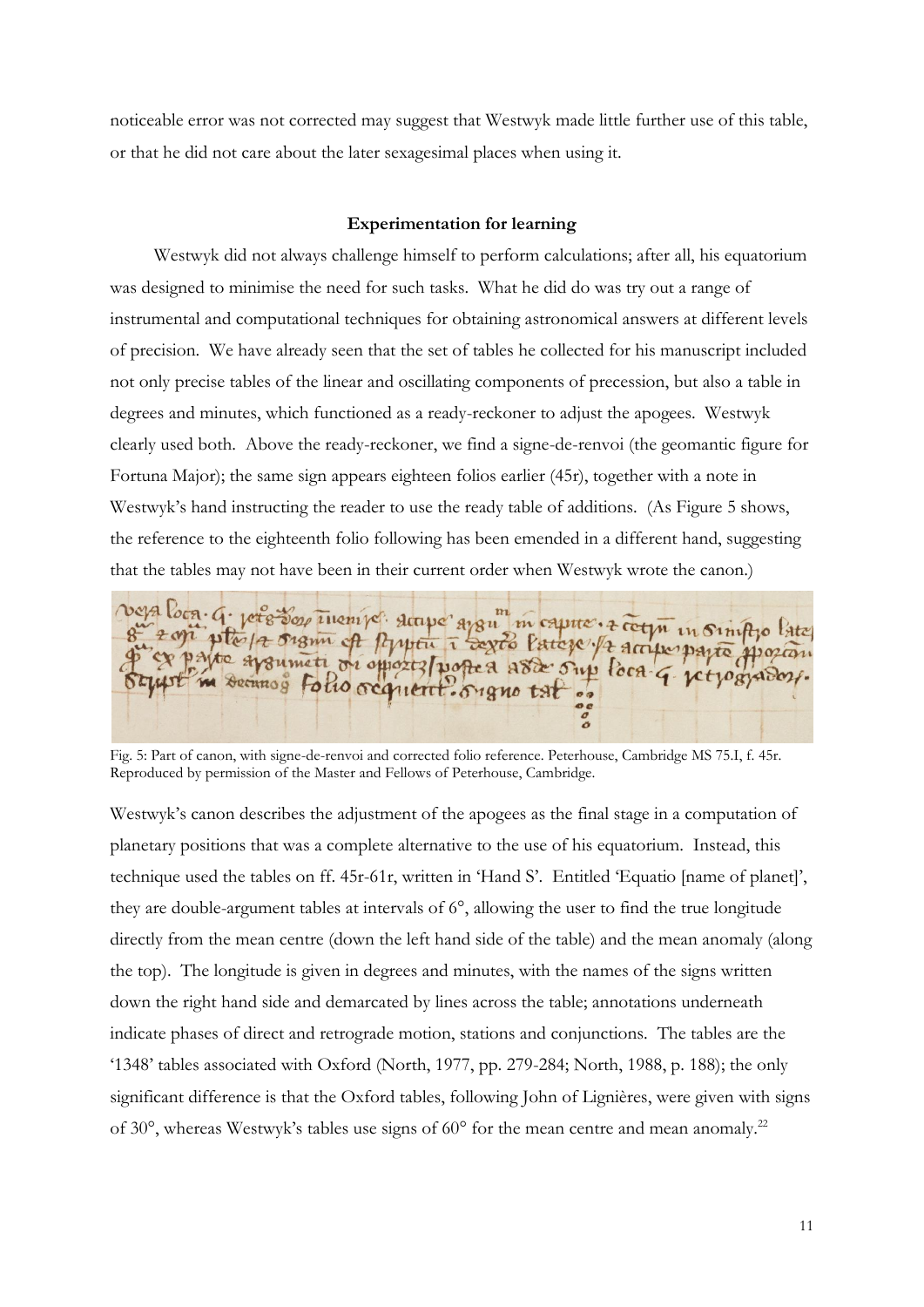Although Westwyk's canon details the procedure for use of these tables, he does not explain how the mean centre, which is not tabulated anywhere in the codex, was to be found. Although this could be calculated simply by subtracting the apogee from the mean longitude, it represents an added step in the process and an inconsistency in the tables: the mean longitudes provided elsewhere in the codex are perfect for use with his equatorium design, as we have seen, but are not ideally suited for the use of these Oxford-style tables of equations. However, once the mean centre was obtained, the tables of equations could be used to give an approximation of the longitude of the planets in a single step. However, that would only be a very rough approximation, since the tables, like the Oxford tables from which they were presumably copied, give mean centres and mean anomalies in 6° increments. Westwyk does not specify how or when he thought interpolation should be used to obtain more precise results: his canon merely advises the reader to 'take the proportional part corresponding to the centre or corresponding to the argument if necessary'; a suitable table of proportions appears on the preceding few folios (38v- $44v$ ).<sup>23</sup> We cannot be certain how often Westwyk would have deemed it necessary to use the table of proportions, but its use had the potential to add significant labour to the procedure of computing the longitude. If, as is most likely, both the mean centre and mean anomaly fell between 6° values, the table of proportions would have had to be used for two sets of sexagesimal multiplication; for each, the table would have to be consulted four times and the resulting four figures added together, taking care to ensure that they were kept in the correct sexagesimal column. Including the addition of the final interpolated figure to the rounded value drawn from the table of equations, interpolation could involve up to eight multiplications using the tables of proportion and three additions: a time-consuming and error-prone process. There is evidence in the manuscript that Westwyk attempted, and experienced difficulties with, these interpolations: a note in ciphered Middle English on the first page of the table of proportions (f. 38v) emphasizes that for the planets, the proportions of 6° should be used (the table also permits working with proportions of 3°). On the same page Westwyk corrected a note made (in Latin) by an earlier user of the 'Hand S' tables, reminding the user that degrees multiplied by degrees yield degrees (rather than minutes as originally stated), minutes multiplied by minutes yield seconds, and so on. A similar reminder is conveyed by the small multiplication tables that Westwyk added to ff. 1y, 5y and 7r. A note on the last of these folios, concerning the adaptation of planetary longitudes to account for the equation of days, refers to the tables of equations, suggesting that Westwyk used the tables he had compiled and those in 'Hand S'together.

It is clear, then, that even if Westwyk originally obtained the 'Hand S' tables to facilitate calculation with his equatorium – and his note 'pro instrumento equatorii' on a calendar of the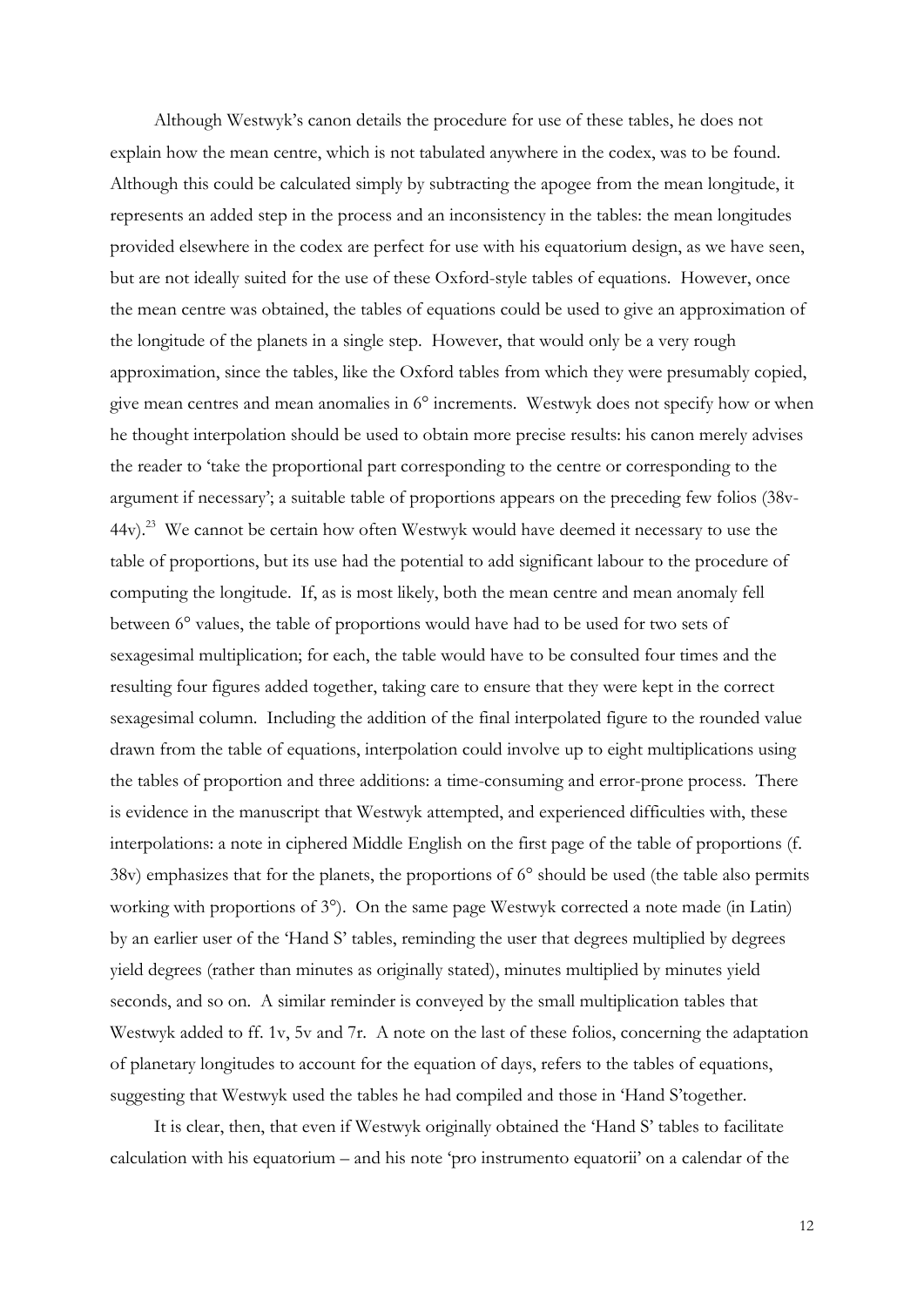daily motion of the Moon's deferent centre (f. 20r) is evidence that he did use them in that way – he also took advantage of the opportunity they provided to compute positions without the equatorium, using interpolation techniques on some occasions to obtain more precise results. The fact that Westwyk used both methods indicates that he was learning, or trying out, different techniques, perhaps at different times or for different purposes. For a very rough approximation the tables could be used more quickly than the instrument, and were more portable; on the other hand, they could perhaps give greater precision, but only via complex and time-consuming calculations. As we have seen, the equatorium provided for a good balance of speed and precision, and although it needed instructions for use, so did the tables of equations, as demonstrated by the canons that Westwyk added to them. And of course they could be used to learn different techniques, or to emphasise different theoretical points.

The diversity of methods and content is most obvious in the manuscript's final set of tables, written in Westwyk's own hand. Few of these tables are closely related to the equatorium, because they are not planetary; some, indeed, are more suited to use with an astrolabe, an instrument with which Westwyk was clearly familiar. They are, however, squarely astrological and are thus related to the planetary tables. Most obvious in this regard is the horoscope of Māshā'allāh that appears on f. 64v (Kennedy, 1959), but the tables of right and oblique ascensions on ff. 65r-70v should also be noted. The latter are based on John Walter's tables of astrological houses (North, 1986, pp. 128-130; North, 1988, p. 191), and this set of tables gives the strong impression of having been compiled from a wide variety of sources that caught Westwyk's eye. Their variety, and discrepancy with tables earlier in the manuscript, is striking. Most obvious is the fact that the majority of this set were explicitly produced for Oxford, in contrast with Westwyk's first set of tables where it is stated that the radices are for London. Yet this discrepancy is not new: it exists even within the first set, where on f. 3v we see that the table of revolutions of years is for latitude 51;34° (suitable for London), while the facing page has a table of ascensions of signs for latitude 51;50°, which was probably Oxford. (St Albans, Westwyk's sometime home, was ascribed a latitude of 51;38°.<sup>24</sup>) But other inconsistencies are new. The table on f. 63v, which gives the differences in half the length of the day between the equinox and solstice for latitudes from 0 to 60°, incorporates an ecliptic obliquity of 23;35°, which contrasts with the figure that appears directly on f. 64r, which is 23;33,30°.<sup>25</sup> Finally, a list of radices on f. 64r, computed for 28 February 1394, at London, incorporates a longitude of 8° east of Toledo. This contrasts with Westwyk's first set of tables which, as we saw, were adapted from Toledo tables by the subtraction of an arc equivalent to 8;26° of time. It is likely, therefore, that rather than updating his own radices by the addition of a year's (or in this case a year and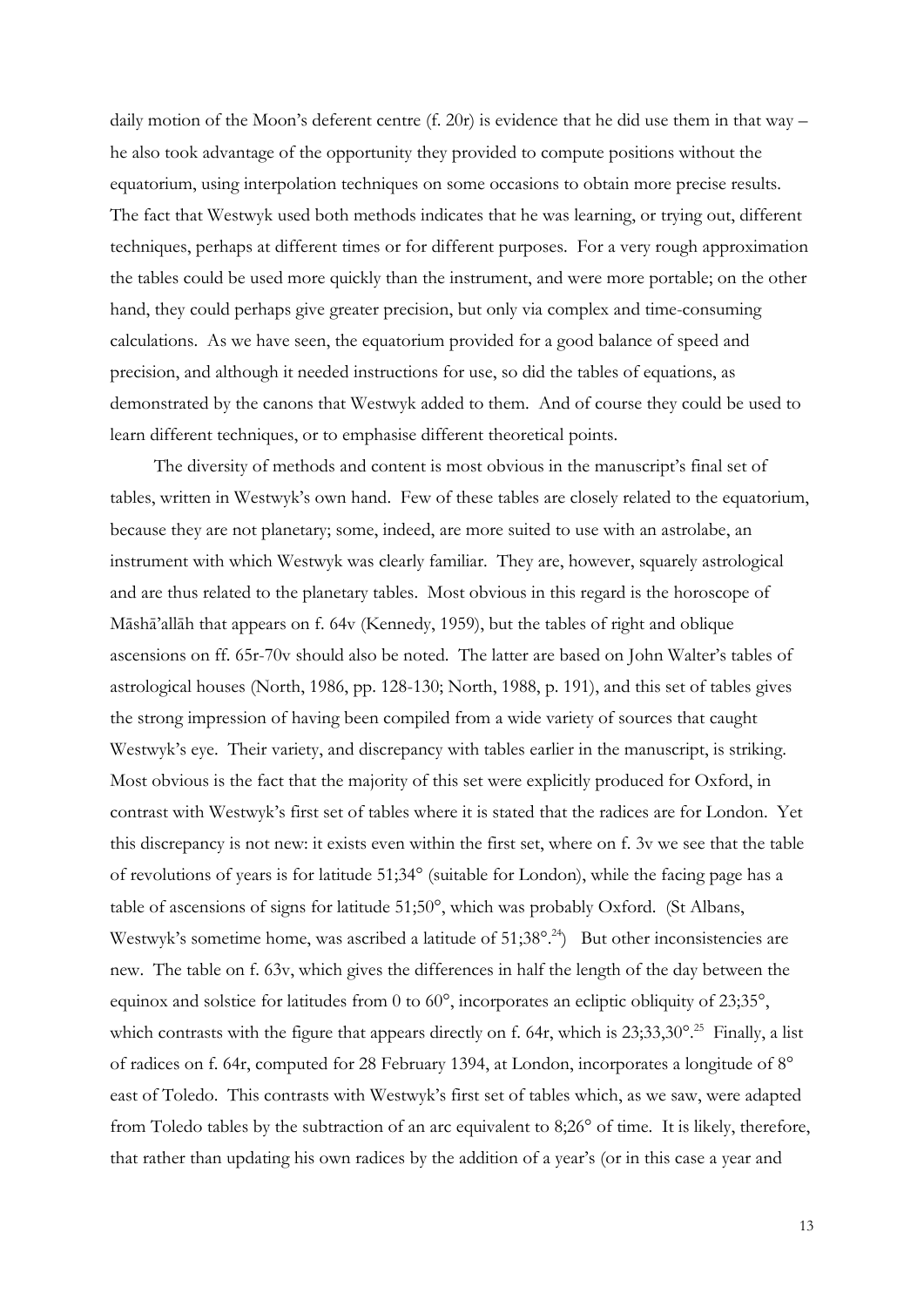two months') motion to previous radices, Westwyk took these radices ready-prepared from another source.

The source of Westwyk's radices is significant because the (now settled) arguments about Chaucer's possible authorship of the manuscript pivoted around the 'Radix Chaucer' note on f. 5v. That note expresses 1392 years sexagesimally and remarks that it is 'deffe<sup>a</sup> xpi & R<sup>x</sup>a chaucer' – the difference between [the era of] Christ and the radix of Chaucer. John North argued that this was Chaucer writing his own name, because no astronomer would cite another for such a simple radix; it was, North stated, 'a trifling matter for anyone who was capable of calculating with such a set of tables as we have here, to produce fresh radices for each year's end' (North, 1988, p. 173). But the evidence we have already seen suggests that, for an amateur astronomer such as John Westwyk, that was not the case. Westwyk was not as capable as North supposed; on the other hand, he was keen to draw on a wide range of material, and to cite his sources. A small table of planetary positions for the end of 1393 (f. 63v) is headed 'J. Somer, oxonia', undoubtedly the same John Somer whose calendar inspired Chaucer (Chaucer, 1988, p. 663; Mooney, 1998; O'Boyle, 2005). On the facing page (f. 64r) is the comment, above a table of declinations, that 'istae sunt declinationes arsachelis ut estimo // verum est quod R.B.'<sup>26</sup> Arzachel (or al-Zarqālī) was and is well known as a leading contributor to the Toledan Tables; R.B. may refer to Roger Bacon, who was known to have drawn up tables, and is cited in identical terms in other scientific manuscripts of this period (Bacon, 1897, pp. 208-210; Millás Vallicrosa, 1943; Voigts, 1990).<sup>27</sup> Finally, on the penultimate page of the table of ascensions, itself the penultimate table of the codex, a note appears referring to the Jewish astronomer Jacob ben Makhir Ibn Tibbon (d. 1304), known to Westwyk as Profatius (f. 70r). The note (shown in Figure 6) gives the maximum and minimum values for the equation of days, which is related to the modern equation of time (North, 1986, p. 128-29). The maximum equation is stated to be when the Sun is at Scorpio 8-9°, and it cannot be coincidental that the note appears beneath the section of the table for an ascendant in Scorpio, where the maximum value is indeed at 8-9°. However, the two maximal values for the equation are different: the note says 7;57°, while the table gives 7;54°.<sup>28</sup> Judging by its appearance before a wedge paragraphus and to the left of an

321 91. 1 3 19 3 45 8 21 42 25 20 Pfaul [quioz eque tempro collecti ex Sichs requise a tampe

Fig. 6: Note on referring to Profatius. Peterhouse, Cambridge MS 75.I, f. 70r. Reproduced by permission of the Master and Fellows of Peterhouse, Cambridge.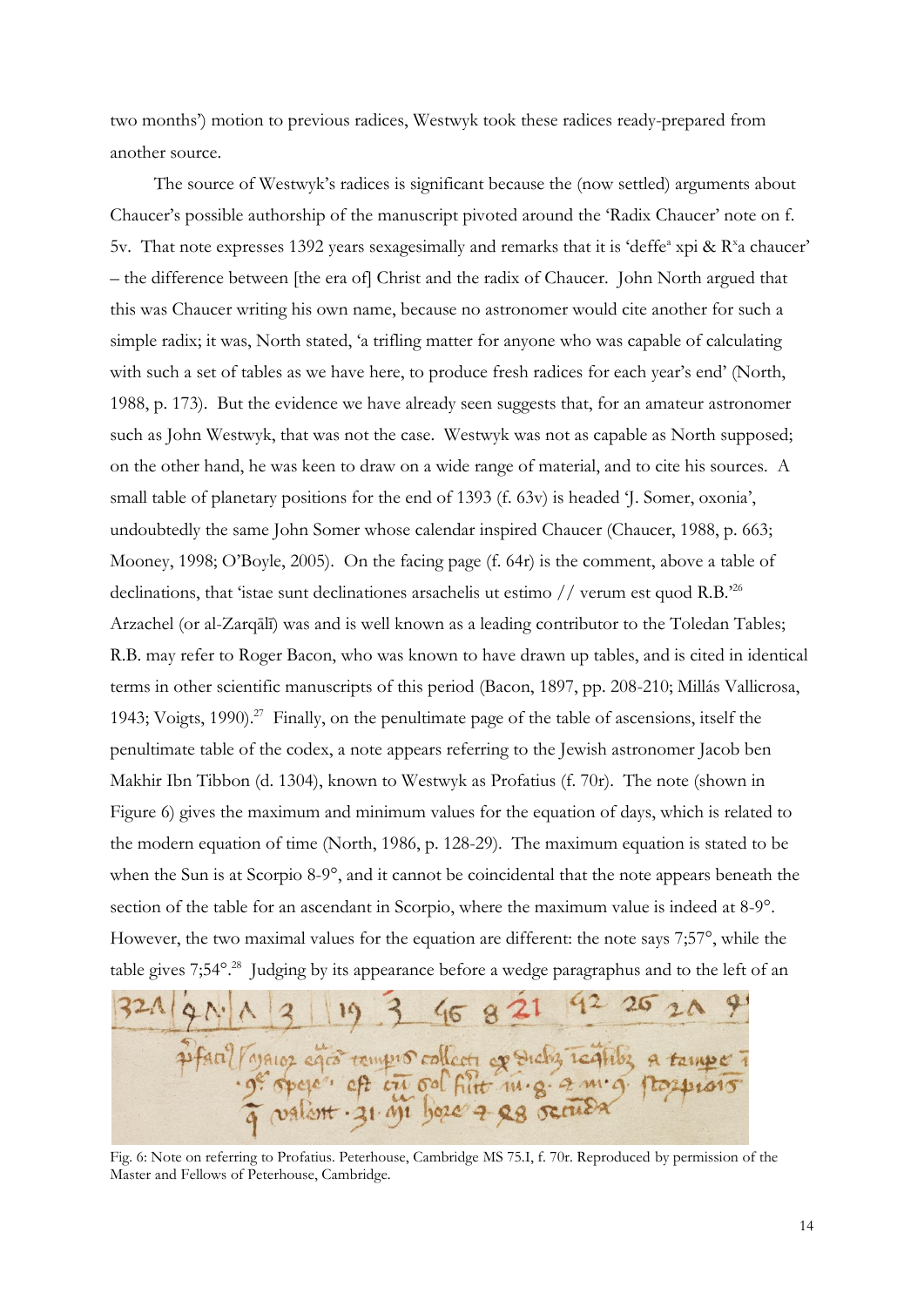otherwise aligned body of text, the reference to Profatius as an authority appears to have been added later. It is possible that Westwyk computed his own value and called upon Profatius as an authority, but this seems unlikely to have been within his astronomical capabilities.<sup>29</sup> More likely is that, as a diligent student and copyist, he had spotted a discrepancy in two sources he was using. He maintained the value he found in John Walter's tables, but noted that 'Profatius' had used a different value. The tables commonly misattributed to Profatius are now known to be by Peter of St. Omer, but Westwyk was not alone in this confusion, which arises in several British copies of Peter's *Tractatus de semissis* (Pedersen, 1983-84, p. 43.)

Westwyk's diligence as a copyist and table-maker is demonstrated by a curious duplication that occurs on f. 62v. This is the first table of Westwyk's latter set, and the only one of this group that could be used – albeit indirectly – with the equatorium: it is a division table allowing the user to interpolate hourly values for the longitude of the Moon. This table, which was useful for the prediction of eclipses, has no equivalent in Westwyk's first set of tables, and it seems that he may have chosen to add it later. A note in Latin instructs the user to first calculate the daily motion of the Moon from two successive noon positions 'in almenac'. The user then looks for this 24-hour difference (in degrees and minutes) on the far right of the table, and can then interpolate the motion in 1-12 hours within the table. Although it is unusual to find a table whose entry is on the right, its content is straightforward; however, what is strange is that the table appears to be missing every fourth row.<sup>30</sup> Such regular omissions are unlikely to be inadvertent; nonetheless it was probably dissatisfaction with those gaps that motivated Westwyk to redraw the table immediately beneath, identical but for the insertion of the missing rows, and a slightly different range.<sup>31</sup>

It is clear from this table, as well as from the radix Westwyk added to the 'Hand S' calendar of the double elongation of the Moon (f. 30v), that he was particularly interested in lunar positions and eclipses. We should not be surprised, therefore, that his equatorium included a tool to compute the latitude of the Moon. He explained this tool in staggering detail, covering three-and-a-half pages of the manuscript, with emphatic repetitions and three worked examples (ff. 77r-78v, for 17 December and 19 and 23 February 1391). The level of worked detail indicates that Westwyk lacked confidence with these techniques, and this is supported by some errors in his explanation. He states that Caput and Cauda Draconis are each confined to one half of the zodiac, when in fact they both rotate through the zodiac, always opposite each other. There is also a mistake in the last of his three worked examples: he gives the latitude as 1;22° N, when it was in fact southerly. This is an understandable error caused, perhaps, by the fact that northerly and southerly latitudes were read on the same  $\pm 0.5^{\circ}$  scale on the equatorium.<sup>32</sup>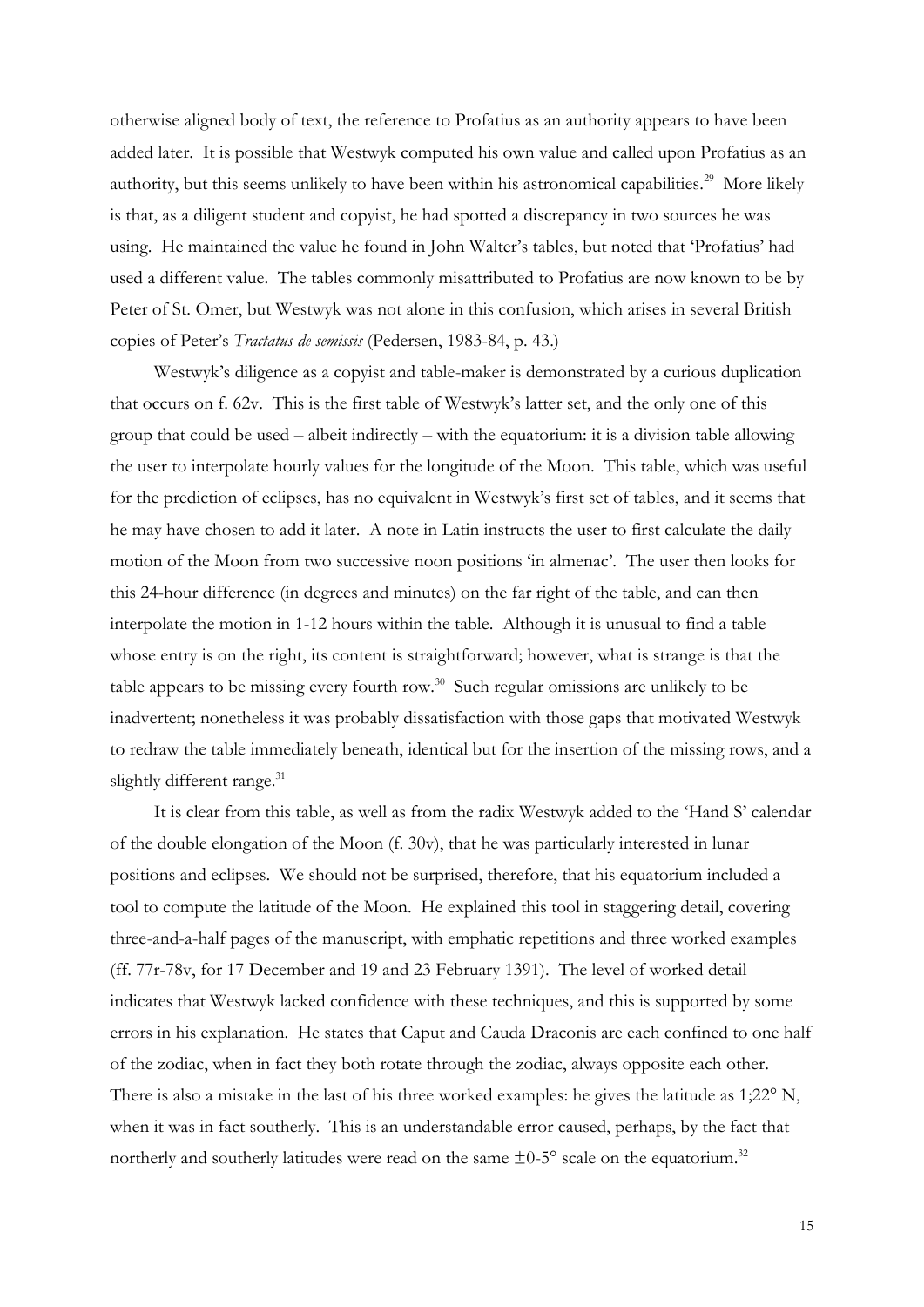Overall, it is hard to escape the conclusion that Westwyk was himself learning these methods as he was carefully teaching them to his reader, perhaps inspired by Seneca's dictum 'homines dum docent discunt'. 33

The sense of learning through experimentation, at the same time as providing instruction for future readers, is perhaps most apparent in the comments in cipher that appear in five places within the later sets of tables (ff. 14r, 30v, 38v, 62v, 63v; Price, 1955, pp. 182-187). Not only is the fairly basic substitution cipher itself evidence of experimentation with different techniques and ideas; the contents of the ciphered passages suggest incipient understanding of the tables being copied and commented on. For example, the ciphered comment on the table of half-day lengths on f. 63v (Figure 7) reads 'this is how mochel the half ark of the lengest dai is more than six houris', which is a straightforward description of a fairly simple table.<sup>34</sup> We thus have a glimpse of Westwyk's enjoyment of the parallel process of learning the use of the tables and of cipher. In cipher, in Latin and in plain English he makes notes on what he sees and copies, cites authorities whose achievements he respects, and comments on the results of his computations.



Fig. 7: Ciphered Middle English text. Peterhouse, Cambridge MS 75.I, f. 63v. Reproduced by permission of the Master and Fellows of Peterhouse, Cambridge.

#### **Conclusion**

Peterhouse MS 75.I is not an astronomer's rough workbook. Although his equatorium treatise is a draft, and some of his calculations contain errors, John Westwyk clearly took pride in his compilation. His diagrams are carefully drawn, and the radices he compiled (apparently at the same time) for 1392 and 1400 (f. 6v) demonstrate his intention to continue using the tables for years into the future. He surely realized that he still had techniques to learn; the absence of his annotations on some of the more complex 'Hand S' tables, such as the double-argument tables of latitudes, suggest the limitations of his abilities or interests. And although he perhaps lacked the sophistication to realize that great precision did not equate to 'the trowthe of conclusiouns', and his treatise contains some errors, he was far from incompetent, capable of explaining the construction and use of an equatorium in clear prose.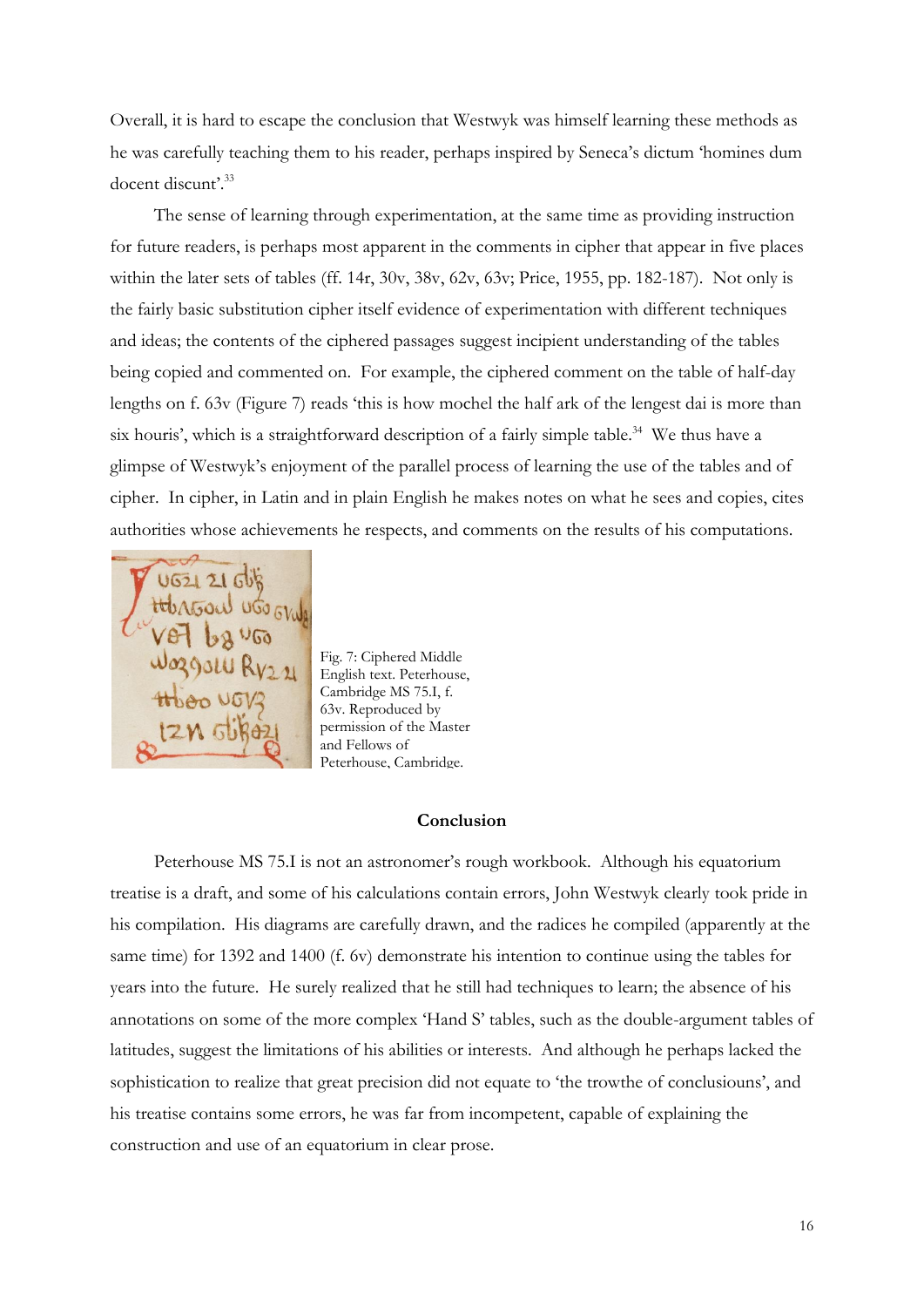More significant than his mistakes is his malleability. He was willing to try different forms of presentation such as signs of 60° and 30°, and years ending on 31 December and 28 February; different layouts such as tables of numbered days and calendars grouped by months; even entirely different calculation techniques, using tables as well as the equatorium he had designed or adapted. Such variety may have been forced on him by the sources available for his compilation, but he was quite willing to use, and perhaps learn from, them. His suggestibility extends to language, where he adopts Latin and Arabic terms from his source texts and incorporates them into his own Middle English (whether plain or ciphered). Sometimes this was for lack of an existing term in the vernacular; but in other cases, such as his use of 'retrogradorum' when he could easily have written 'planetis' (f. 38v), we again have the sense of a keen learner trying out new ideas and techniques as he computes, compiles and composes a new treatise.<sup>35</sup> This willingness to experiment was not, perhaps, common to university scholars in this period. Rather, it is the hallmark of the amateur: a monk producing an idiosyncratic compilation, perhaps for use in his community.<sup>36</sup>

If the mistakes and inconsistencies that do occur in Westwyk's work diminish the astronomical value of the treatise and tables very slightly, they enhance its historical value hugely. Such imperfections, as is often the case, tell us far more than a faultless document or object would do. In the first place, they remind us of the their author's humanity and individuality. We still know little about John Westwyk: his life after he returned from crusade against Flanders in 1383, why he produced tables computed for London, and for whom he was writing. Such questions cannot be answered solely with reference to the astronomical content of Peterhouse MS 75.I. But an analysis of this manuscript has told us much about his abilities, interests and the methods through which he learned the science of astronomy. More broadly, mathematical analysis of Westwyk's tables has revealed important details of the processes of transmission, compilation and computation that went into this manuscript and others like it. Westwyk was an individual monk, but one learning the tools and techniques of a mathematical astronomy that extended across medieval Christendom, and beyond. And we too can learn through these tables, as such computational case studies offer new insights into the practices of the non-elites who learned, developed and communicated the ideas and instruments of medieval astronomy.

 $\overline{a}$ 

<sup>&</sup>lt;sup>1</sup> The fifth part will be an introduction according to the rules of our experts, in which you may learn a great part of the general rules of astrological models. In this fifth part you will find tables of equations of houses for the latitude of Oxford, and tables of planetary dignities, and other useful things.'

<sup>2</sup> The explicit and potential audiences of the *Astrolabe* have been discussed by many scholars: see, for example, Laird (2007); Mead (2006).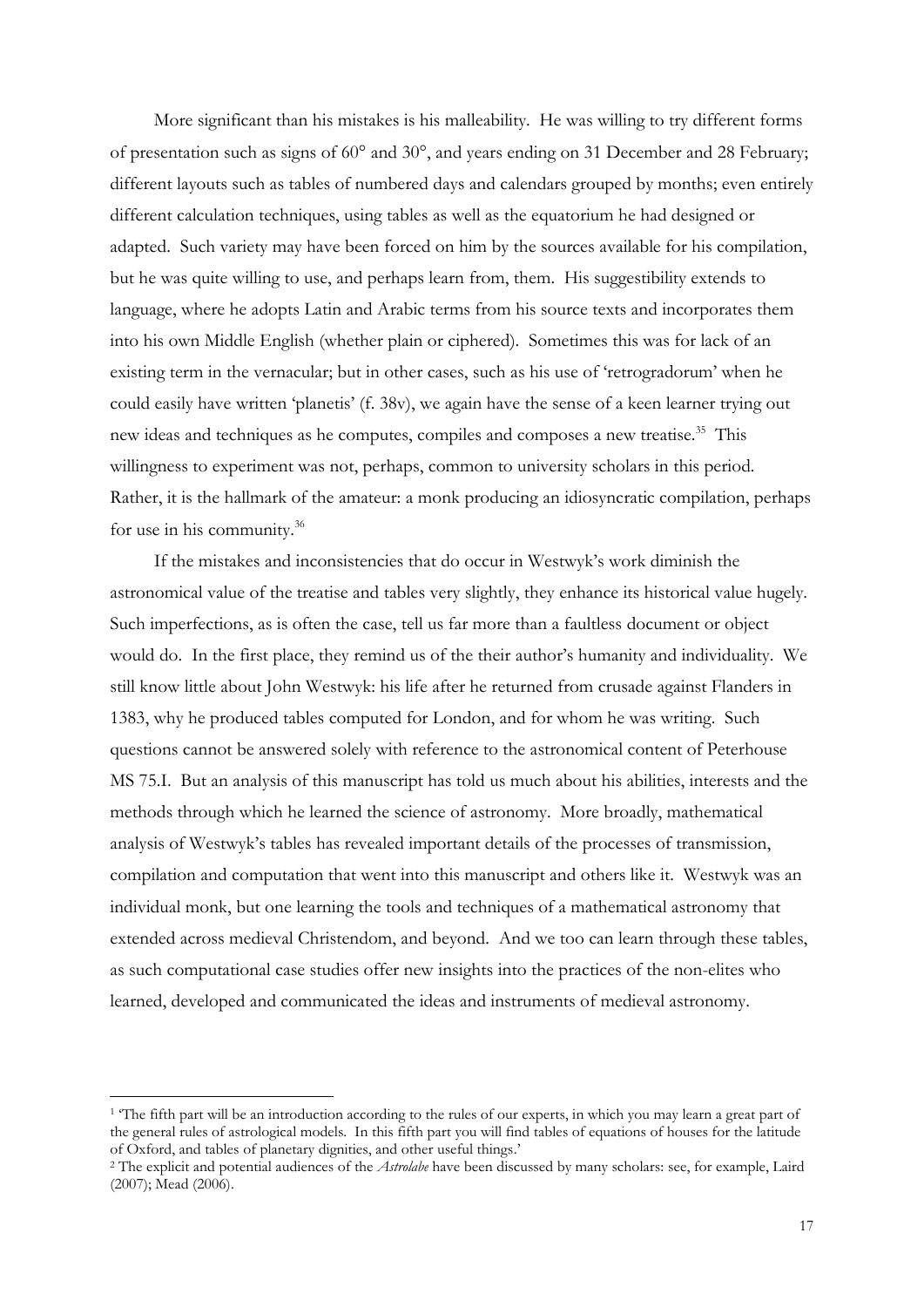<sup>3</sup> See particularly the 'General Introduction' and contribution by Alain Bernard (2014).

<sup>4</sup> The only other examination of the manuscript from a technical perspective is that of Emmanuel Poulle (1980, pp. 161-165), but this is limited to an analysis of the equatorium design.

<sup>6</sup> The manuscript has been fully digitised and is freely accessible at http://cudl.lib.cam.ac.uk/view/MS-

PETERHOUSE-00075-00001.

 $\overline{a}$ 

<sup>7</sup> Medieval planetary theory (based on models set out in Ptolemy's *Almagest*) mapped the motion of the planets in the plane of the ecliptic. Mean motions in this theory are the mean anomaly (also known as mean argument), which gives the position of the planet on its epicycle; and the mean longitude (or mean motus), which gives the position of the epicycle centre on its path around the deferent circle, measured from the vernal point (head of Aries). Tables supplied daily and annual increments of the mean motions, which were added to the radix (the value at some epoch, such as the Incarnation of Christ) to give the mean motions at the desired date. See Chabás and Goldstein (2012). 8 'the smallest fractions will not be shown [as well] on such a small instrument as in ingenious tables calculated for a cause'.

<sup>9</sup> The larger you make this instrument, the larger your main divisions will be. The larger those divisions, the smaller the fractions into which they can be divided; and the smaller these fractions, the nearer the truth of your calculations.'

<sup>10</sup> On the importance of convenience to table-makers, see Chabás and Goldstein (2013).

<sup>11</sup> On the forms and contents of the Parisian Alfonsine Tables, see Chabás and Goldstein (2012), pp. 53-61. <sup>12</sup> Price (1955), p. 75, designated the two main hands of the manuscript as Hand C and Hand S. Subsequent scholars have followed this usage, but Hand C has now been identified as that of John Westwyk. 'Hand A', a hand roughly contemporary with Hand S, added canons on two folios; Westwyk subsequently annotated one of those. Rand Schmidt (1993), pp. 111-112.

<sup>13</sup> The fact that f. 63r is blank may suggest that the table on f. 62v is incomplete: it does not contain values for 13-24 hours. However, the canon on f. 62v explains how to use the table as it stands to find the motion in 13-24 hours. <sup>14</sup> The *argumentum medium* tabulated in the Parisian Alfonsine Tables corresponds to arcs of small circles which, in the theory of accession and recession attributed to Thābit ibn Qurra and incorporated into the Toledan Tables, carried the Aries and Libra points of the eighth sphere back and forth, causing the oscillating precession. See Dobrzycki, 1965; Chabás and Goldstein (2012), pp. 43-52.

<sup>15</sup> 'the line that goes from centre *aryn* [the centre of the equatorium] to the head of Capricorn, which line is called the Midnight Line in the *Treatise of the Astrolabe* ... the nine divisions of the midnight line just mentioned will serve for the equation of the eighth sphere.'

<sup>16</sup> The combination of linear and oscillating precession led to a total correction of  $1^\circ$  in about 65 years; the oscillating term accounted for around half of this. See Price (1955), pp. 104-107**.**

<sup>17</sup> The Moon's latitude (β) can be computed from the Moon's distance in longitude (L) from its node, where its orbit crosses the ecliptic, by the relationship  $\beta = 5\sin L$  (North (1988), pp. 165-168), which was easily modelled on the face of the equatorium. Westwyk described a tool to perform this function, on the upper half of the instrument, in great detail (ff. 77r-78v). The relationship between the equation of accession and recession of the eighth sphere (ψ) and the mean argument of the eighth sphere (θ) was of the form sinψ = sin9.sinθ (Chabás and Goldstein (2012), p. 51). Nevertheless, an astronomer working to a precision of minutes could use the approximation  $\psi = 9\sin\theta$  to satisfactory effect.

<sup>18</sup> Westwyk made additions to the Hand A notes on ff. 31v and 38v.

<sup>19</sup> The word 'amateur', although sometimes used by historians of medieval science (quoted, for example, in the introduction to this article), is problematic. Here I am using it to denote lesser expertise, along with the freedom to pursue personal interests and satisfaction. For a discussion of the difficulties of defining professional and amateur status, see Berman (1975). Berman's definition focuses on the early nineteenth century, when these categories became contentious.

<sup>20</sup> These are taken from the first printed edition of the Alfonsine Tables (Alfonso, 1483). It is highly likely that these very common Toledo values were used, but even if not, it would not make any difference to most of the results, as most columns in the table were evidently subtracted from zero (because the correction was carried out to a greater number of sexagesimal places than the initial Toledo radix).

<sup>21</sup> Westwyk's copy of the tables in Richard of Wallingford's *Tractatus albionis* (Bodleian Library MS Laud Misc. 657, ff. 32r-45r, is remarkably free from errors.

<sup>22</sup> An example of the more usual 30° presentation is in Cambridge University Library MS Ii.1.27, ff. 23r-33v. This manuscript (dated 1424) also contains canons ascribed to Lignières.

<sup>23</sup> 'accipe partem proporcionalem tam ex parte centri quam ex parte argumenti si oportet.' The table allows the user to multiply two numbers from 1 to 60, with the results given as a proportion of 6°. For example, 5 x 5 gives the result 4,10.

<sup>24</sup> Bodleian Library MS Laud Misc. 674, f. 74r

 $25$  North (1986), pp. 128-30, discusses the table of differences in half-day length.

<sup>26</sup> 'These are the declinations of Arzachel, I believe. Correct, according to R.B.'

<sup>5</sup> This dual approach is influenced by Soler et al. (2014). See especially the contribution by Karine Chemla.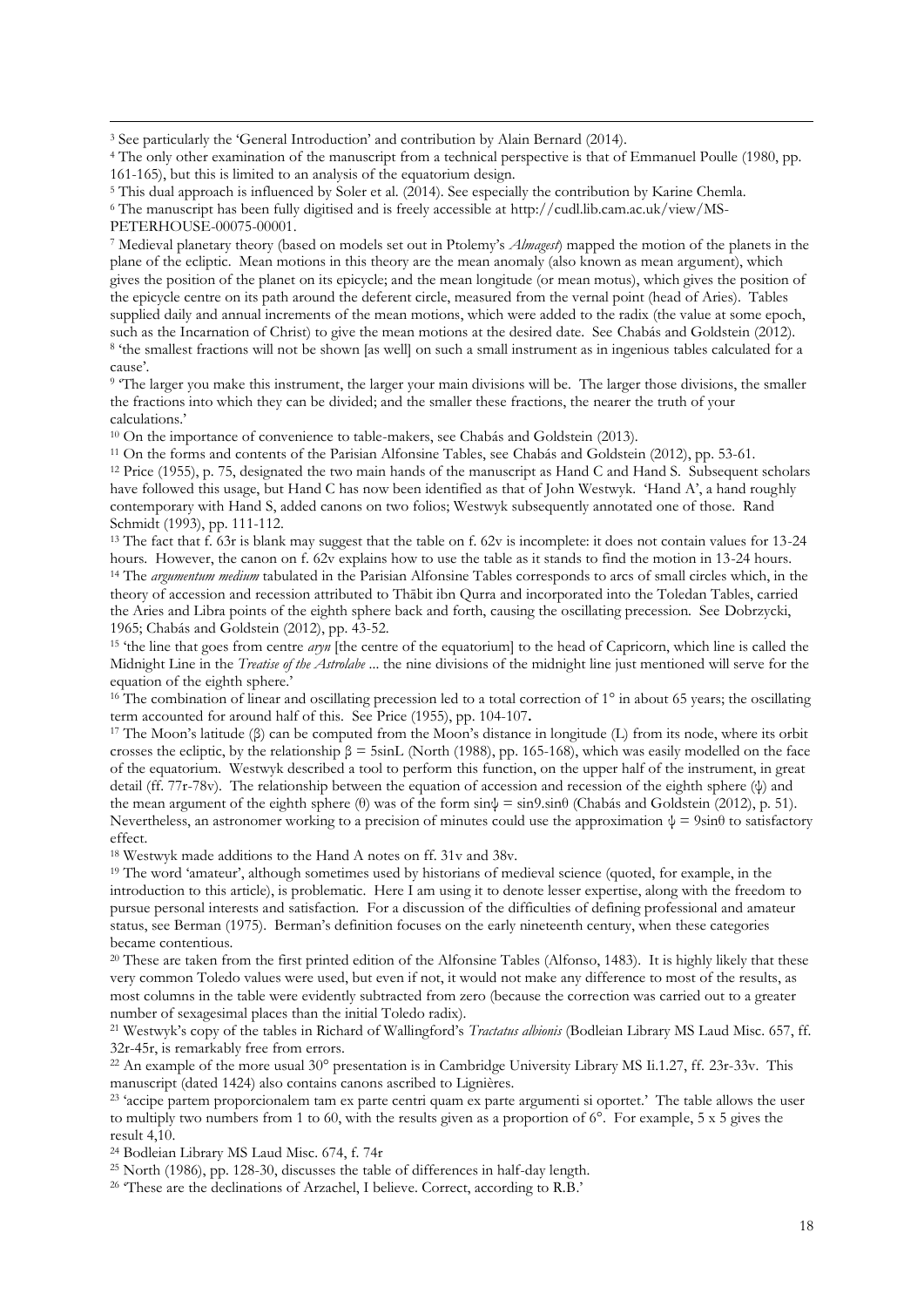<sup>27</sup> The tables that survive with the *Opus Maius* (Bacon, 1897, pp. 208-210) are for calculating the date of Easter; however, Bacon refers to other tables which are not extant.

 $\overline{a}$ 

<sup>29</sup> In order to check his result, we would need to know what value he was using for the solar eccentricity, which is not certain; the value incorporated into the equatorium design was  $1/30<sup>th</sup>$  of the solar radius, but this was quite different from the value common to authorities in this period. See Chabás and Goldstein (2012), p. 66.

<sup>30</sup> The leftmost column gives 24 hours' motion in minutes; since the maximum value given is 1080', there may be some relation with the common division of one hour into 1080 points (*ḥelaqim*). *Helaqim* are used in some tables of Jewish origin, and this, as well as the fact that the table is entered on the right, may suggest a Hebrew source. See Chabás and Goldstein (2012), p. 141.

<sup>31</sup> The rows are at intervals of 24'. The range of the first table is 10;0-17;12°/day; the second is 11;12-18;0. Both ranges exceed anything possible according to Ptolemaic lunar theory. Values for maximum and minimum daily lunar motion varied, but on the equatorium the range of achievable values was certainly no greater than 11;36-14;48°/day, so in that sense either table would have been quite sufficient. See Goldstein (1992).

<sup>32</sup> In Westwyk's defence, we may note that errors which Price claimed to have identified in his explanation were, in fact, correct: Price mixed up figures for the retrograde motion of Caput Draconis and the resulting position, which was obtained by subtracting the motion from 360°. We may therefore reasonably conclude that no scholar is immune to such errors, and we should not judge Westwyk's performance too harshly.

It is also worth noting that Westwyk had almost certainly not computed these exceptionally accurate (barring his one cardinal error) positions on the equatorium, but rather taken them from tables for use in his worked examples. See arguments in Price (1955), pp. 72-3, and North (1988), pp. 168-9.

<sup>33</sup> This is an impression sustained throughout the treatise, which is a model of pedagogical writing while still containing significant theoretical errors. Seneca (1917), VII:8. Seneca's writings were very popular in this period, and his influence on Chaucer has been noted (Wilson (1993)).

<sup>34</sup> 'This is the amount by which the half-arc [half the daylight hours] of the longest day is more than six hours.' <sup>35</sup> On this use of 'retrogradorum', which may be influenced by John Somer, see North (1988), p. 188.

<sup>36</sup> Westwyk's use of the vernacular for the *Equatorie* treatise may well have been an act of devotionally inspired charity. See Getz (1990).

#### REFERENCES

Alfonso X. (1483) *Alfontii regis Castellae illustrissimi caelestium motuum tabulae* (Venice: Erhard Ratdolt).

Bacon, R. (1897). *The Opus Majus of Roger Bacon*. [Ed. Bridges, J. H.]. (Oxford: Clarendon Press).

- Berman, M. (1975) "Hegemony" and the Amateur Tradition in British Science, *Journal of Social History*, 8 (2), 30–50.
- Bernard, A. (2014) In What Sense Did Theon's Commentary on the Almagest Have a Didactic Purpose?, in: A. Bernard and C. Proust (eds.) *Scientific Sources and Teaching Contexts throughout History: Problems and Perspectives* (Dordrecht: Springer), pp. 95-121.
- Bernard, A. and Proust, C. (eds.) (2014) *Scientific Sources and Teaching Contexts throughout History: Problems and Perspectives* (Dordrecht: Springer).
- Chabás, J. and Goldstein, B. R. (2012) *A Survey of European Astronomical Tables in the Late Middle Ages* (Leiden: Brill).
- Chabás, J. and Goldstein, B. R. (2013) Computing Planetary Positions: User-Friendliness and the Alfonsine Corpus, *Journal for the History of Astronomy*, 44, 257–276.
- Chaucer, G. (1988) *The Riverside Chaucer*. [Ed. Benson, L. D.] (Oxford: Oxford University Press)

<sup>28</sup> A maximal value of 7;57 does indeed appear in work commonly attributed by medieval astronomers to Profatius (in fact it is by Peter of St Omer (fl. 1289-1308)); see Pedersen (1983-84), pp. 42-43, 702; Pedersen (2002), pp. 984- 985. John of Lignières also uses 7;57. 7;54 is the figure used by al-Battani, the Toledan Tables and Parisian Alfonsine Tables. See Chabás and Goldstein (2012), p. 40.